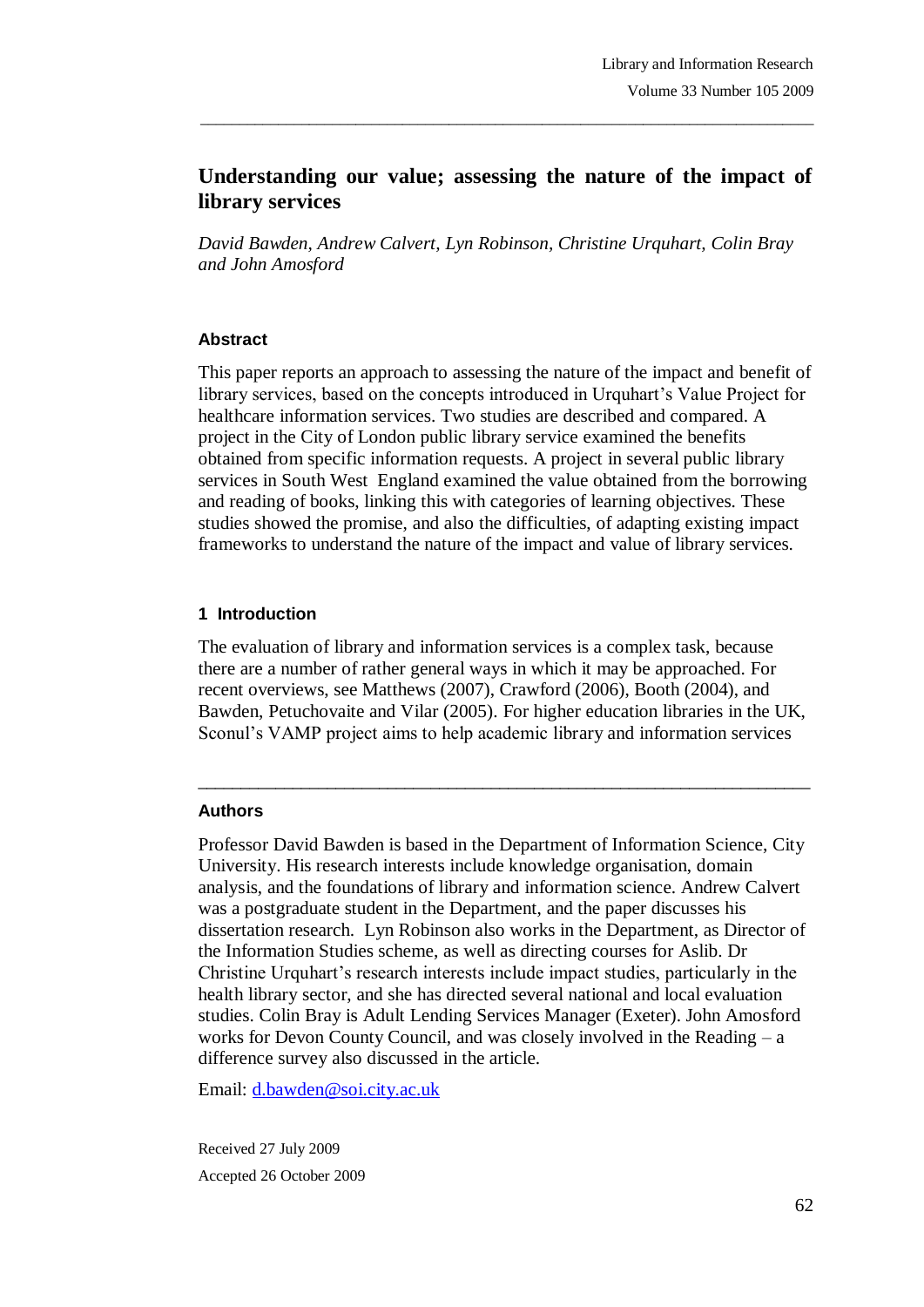assess their impact, as well as provide an assessment of their value, through the contibution by made library staff to the work of their higher education institution (Creaser, Conyers and Lockyer, 2007). This attempt to evaluate the 'true benefit' or 'real value' which library / information services confer on their users, as distinct from the more common 'performance indicators' approach (Poll and Boekhorst, 2007) is a challenge. There has been more interest in developing toolkits and frameworks to help other libraries learn from the experience of other libraries when assessing their own value to their users and their communities.

\_\_\_\_\_\_\_\_\_\_\_\_\_\_\_\_\_\_\_\_\_\_\_\_\_\_\_\_\_\_\_\_\_\_\_\_\_\_\_\_\_\_\_\_\_\_\_\_\_\_\_\_\_\_\_\_\_\_\_\_\_\_\_\_\_\_\_\_\_\_\_\_\_\_\_\_\_\_\_

This paper reports impact assessment in two rather different circumstances: an assessment of the value of the use of material in the City of London public library service for answering specific information requests; and a study in public library services in the South West of England, examining what users felt they had gained from books which they had borrowed. By comparing the approaches used to develop the frameworks in each study, and the findings, we derive some recommendations for impact studies in public libraries, and suggest where the values for the customers may be found.

The recent literature indicates trends towards greater synthesis of evaluation findings as well as toolkit support for performing impact studies. For example, Imholz and Arns (2008) report on the Americans for Libraries Council review of library evaluation studies. The toolkits (detailed below, see also Markless and Streatfield, 2006) encourage some standardisation in the type of questions asked, to help in comparison and synthesis of findings.

#### **Background overview of value assessment**

This has generally been approached in three general ways: assessment of monetary value; assessment of impact; and assessment of the nature of the benefit provided.

*Assessment of monetary value* is in many ways the 'holy grail' of service evaluation, since it provides a justification for the continuation, or expansion, or services in terms acceptable to managers and funders. In an ideal world, each library service would like to justify its activities by demonstrating its 'true worth' to its patrons, by showing its value to them in monetary terms. This could then be compared with the known costs of the service, to produce a true cost-benefit ratio.

In practice, however, such a task is very difficult. Although the costs of the service may be determined accurately, its monetary benefits are notoriously difficult to quantify. Ultimately this is a reflection of the difficulty of putting a monetary value on information itself, since its value can only be determined when, and if, the consequences of the availability and use of information are known, and can be compared with the situation where the information was not available (Yates-Mercer and Bawden, 2002).

As a surrogate for this full understanding, a variety of methods under the general heading of 'contingent valuation' or stated preference may be used. These have been derived as a means of assessing the value of non-market (freely provided, or semi-private, but non tradable) goods and services, by assessing their users' 'willingness to pay', and have been applied to library services in a number of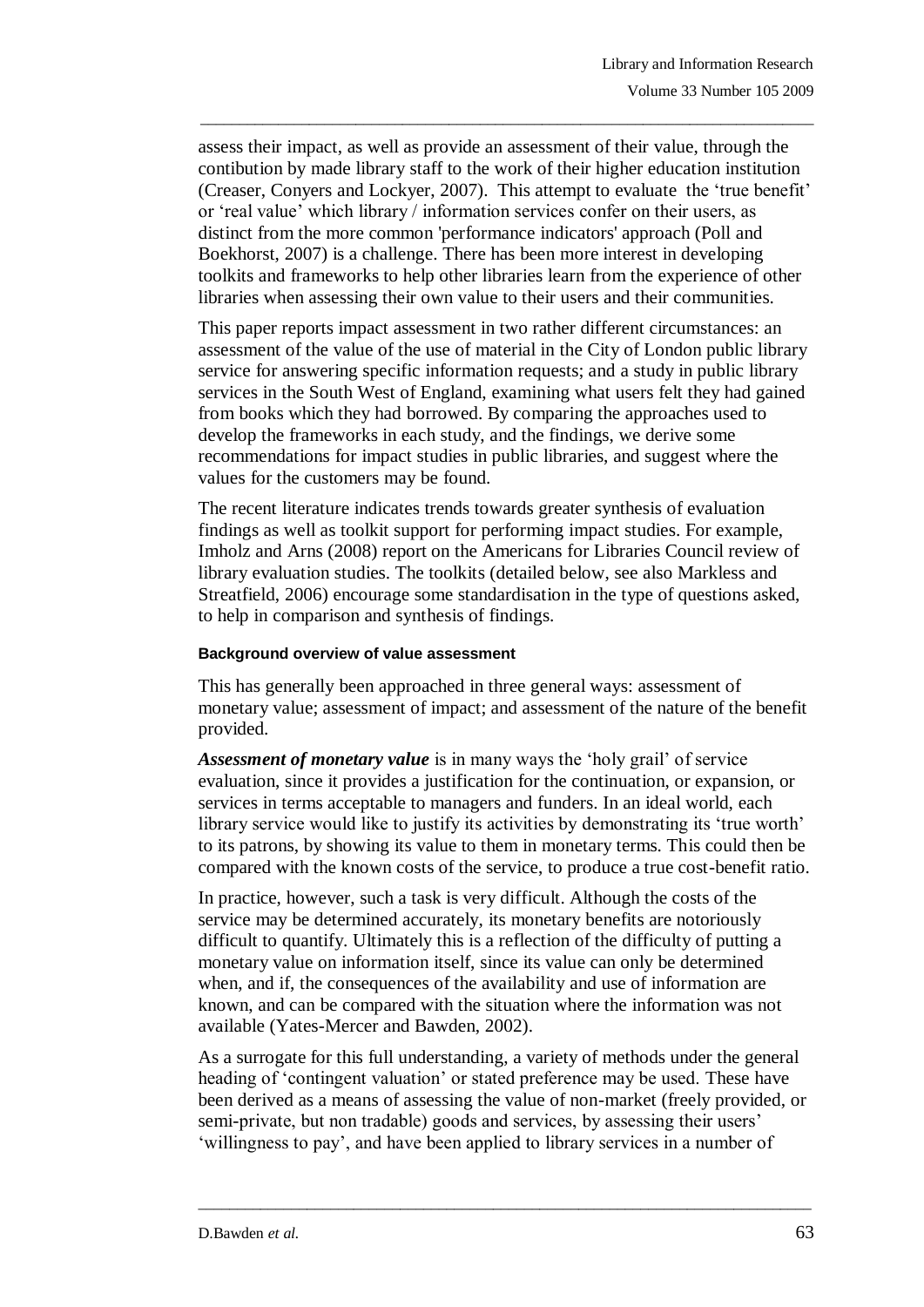studies; see Chung (2008) for a recent review and critique. Three examples will give a feeling for this method.

\_\_\_\_\_\_\_\_\_\_\_\_\_\_\_\_\_\_\_\_\_\_\_\_\_\_\_\_\_\_\_\_\_\_\_\_\_\_\_\_\_\_\_\_\_\_\_\_\_\_\_\_\_\_\_\_\_\_\_\_\_\_\_\_\_\_\_\_\_\_\_\_\_\_\_\_\_\_\_

Morris, Sumsion and Hawkins (2002) attempted to estimate the value of the borrowing of books from British public libraries, by asking library patrons to estimate the value of the benefit which they had obtained from books borrowed, and how much they would have been willing to pay for this. The typical value was 8% of the purchase price of the books.

The British Library (BL) used a variation of contingent valuation, as being one of the few such methods accepted by the UK finance ministry, to assess the value of its national library services; both the direct benefits to users and the indirect benefits to the nation. This involved a variety of user surveys, including questions on what the users would have done if the BL services were not available, and what the consequent costs would have been, and also what amount of money users would accept to be happy if the BL did not exist. The study results suggested that the BL generates a value to the nation about 4 times its costs (British Library, 2004).

Aabo (2005) investigated the perceived value of the Norwegian public library service in a similar manner, presenting library users with a scenario in which the municipality was considering closing a library, and asking what they would be willing to pay to keep the library open, or alternatively what they would be willing to accept as compensation for its closure. By combining the results, it could be shown that the amount users would be willing to pay is roughly equivalent to current library costs per head of population, while the cost-benefit ration was about 1:4 (intriguingly, very similar to that found by the BL).

Despite some shortcomings and oversimplifications, contingent valuation methods seem the most acceptable means at present of evaluating cost-benefit of library services. It is likely that they will be further developed and used in the future, particularly as they have been applied to other services in the heritage sector such as museums

*Assessment of impact* would allow a determination of what 'real difference' a library or information service is making to its users, usually in terms of effects on their work. This approach has been most applied in workplace libraries, and within this sector most notably in healthcare libraries. Here, there has been a particular interest in attempting to show the impact of services, on factors such as improved patient outcome (increased survival, quicker recovery time, shorter stays in hospital), more reliable diagnosis, identification of best treatments, saving of time of medical staff, etc.) Numerous studies have examined this issue: see, for example, Robinson and Bawden (2007a, 2007b), Marshall (2007), Bryant and Gray (2006), and Weightman and Williamson (2005). It has proved difficult to show a conclusive relation between library/information provision and these desirable outcomes. However, there is an increasing body of evidence that information provided by a library / information service can influence patient care outcomes and that assessment of impact at a local level is possible by careful choice of evaluation methods. Impact studies are therefore likely to be increasingly adopted in the future, and in environments other than healthcare. An impact study of the public library service in Lithuania has recently been described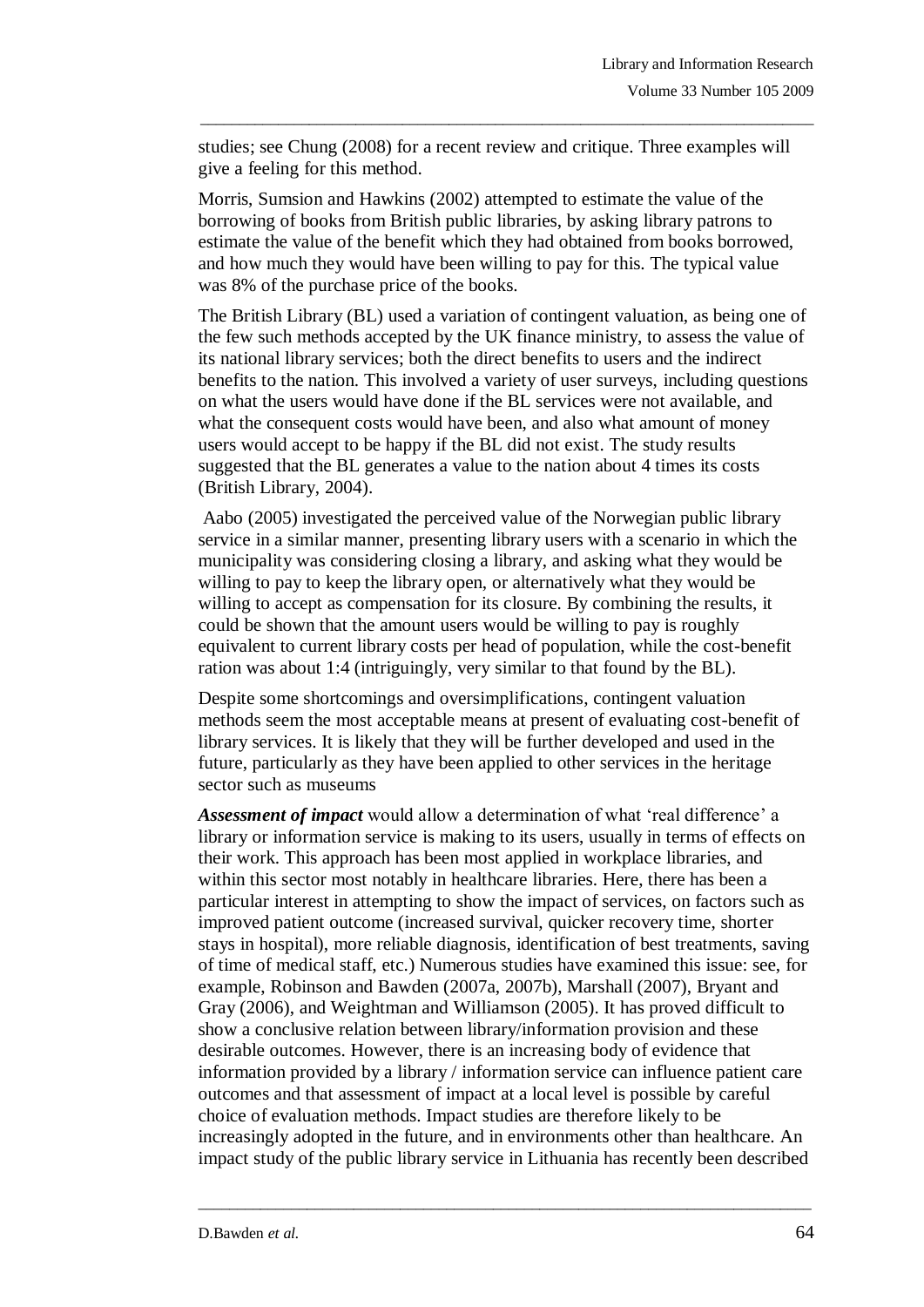(Rutkauskiene, 2008), and Poll and Payne (2006) discuss some projects that discuss how to determine the impact of higher education libraries on students' learning (the LIRG/SCONUL impact initiative, that developed into the VAMP project).

\_\_\_\_\_\_\_\_\_\_\_\_\_\_\_\_\_\_\_\_\_\_\_\_\_\_\_\_\_\_\_\_\_\_\_\_\_\_\_\_\_\_\_\_\_\_\_\_\_\_\_\_\_\_\_\_\_\_\_\_\_\_\_\_\_\_\_\_\_\_\_\_\_\_\_\_\_\_\_

*Assessment of the nature of the benefit provided* goes beyond the 'simple' demonstration of value added, with the aim of providing an understanding of the detail of how and why the services provide value. One well-known example is the 'Value Project' (Urquhart and Hepworth 1995), a study that explored an approach to assessing the effectiveness of UK healthcare libraries as information providers and their effect on clinical decision-making and patient care. The study resulted in the development of a toolkit aimed at health sector information professionals to enable them to demonstrate the contribution their services were making. Like later work that emphasises the importance of learning from impact studies (Markless and Streatfield, 2006), the Value Toolkit aimed to enhance the impact of health library services. The evidence from impact should improve strategic planning, by providing a better understanding of customer behaviour, customer priorities and values. Although devised for the medical library environment, this toolkit has been adapted for use in other kinds of library (and updated guidance for health libraries has been published, Weightman, Urquhart, et al. 2008)

Impacts on individual information users are influenced by the policies in practice in the workplace. For healthcare, the prevailing ethos is that of evidence-based practice – decision making that is informed by the best evidence available. For libraries that are not bound to one particular type of organisation or workplace, the policy frameworks are different. Public libraries in England, for example, are represented at national government level by the Museums, Libraries and Archives Council (MLA), a non Non-Departmental Public Body (NDPB), sponsored by the Department for Culture, Media and Sport (DCMS). MLA produced an *Inspiring Learning for All Toolkit* (revised in 2009) to help museums, libraries and archives to assess their strengths and plan improvements, provide evidence of the impact of activities through generic learning and generic social outcomes, and improve their strategic and operational performance. The value of the learning outcomes from use of libraries is mapped to a variety of government policies concerning learning. The assumption, therefore, is that public libraries should be supporting informal and formal learning, and public libraries should be demonstrating their value in terms dictated largely by government policies. It might be expected that policies should reflect consumer needs, but not all members of the public may agree with the government on what is good for them.

Customer value is a very complex concept. The Value project (Urquhart and Hepworth, 1995) tried to identify the impact of the information provided by the library service, as a more objective measure than the associated perceived value of the library service, or its different activities. A systematic review of the research on perceived value, in marketing terms (Sánchez-Fernández and Iniesta-Bonillo, 2007) found considerable ambiguity in the literature on definition, dimensions and measurement of perceived value. For our purposes, in thinking about the value of information and library services, we need to remember that value is concerned with ideas around fitness for purpose (functional value,) social value (is this usage of information or library service expected of me), emotional value, desire for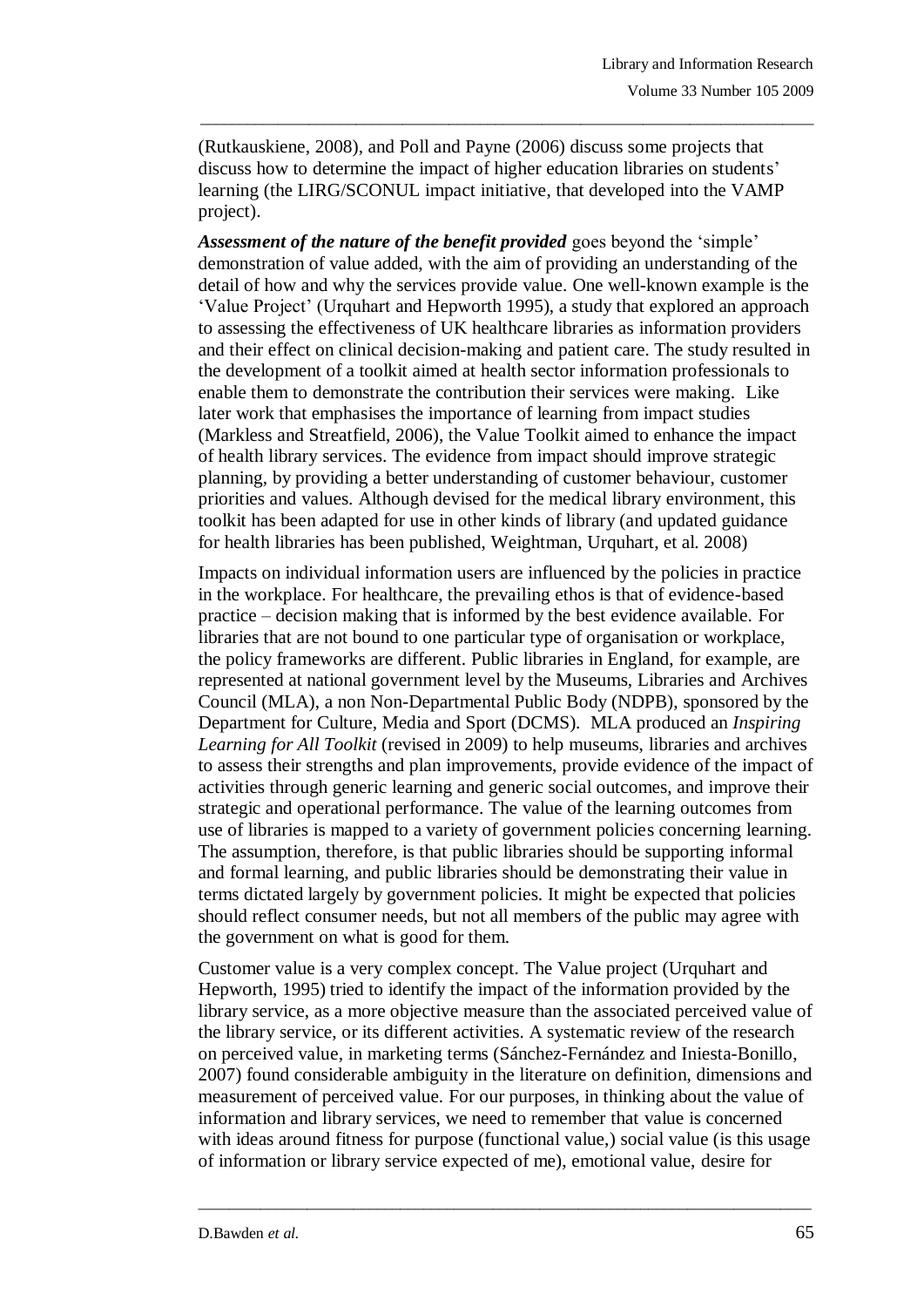knowledge (which may overcome other irritations about the service) and the context (which is also dynamic – value judgements are not stable). Value is personal and relative – it can be enhanced according to proponents of customer relationship management (Broady-Preston and Felice, 2006). Customer value discovery research seeks to find out not only the major aspects valued but also the major irritants (McKnight, 2007).

\_\_\_\_\_\_\_\_\_\_\_\_\_\_\_\_\_\_\_\_\_\_\_\_\_\_\_\_\_\_\_\_\_\_\_\_\_\_\_\_\_\_\_\_\_\_\_\_\_\_\_\_\_\_\_\_\_\_\_\_\_\_\_\_\_\_\_\_\_\_\_\_\_\_\_\_\_\_\_

If we are trying to find out how public library services are valued by their users, then perhaps the first step is to assess the impact of their services on the users, in particular how information obtained contributed to their learning, work and leisure.

# **2 City of London study**

This study was carried out as the basis for a Masters degree in Library and Information Science at City University London, and fuller details of background, methods and results are given in the resulting dissertation (Calvert, 2007).

#### **2.1 Purpose and scope**

The purpose of this study was to evaluate whether the data collection tools and methods employed in the Value Project could be adapted and made relevant to the supply, use, outcomes and impacts of information in the public library context, to evaluate the extent to which the adapted tools and method could collect evidence of outcomes and impacts in this setting, and to discover the kinds of outcomes and impacts that these tools and methods can assess in a particular public library service, one that is more geared to the business sector and workplace needs than other services.

The Value Project looked specifically at the role of a library as information provider. For consistency, this project focused solely on specific information requests made in a public library as a result of some information need that is either made explicit or implied by the library user. The following scenarios were identified as candidates for the study on that basis:

- Requests for item reservations  $\bullet$
- Inter-library loan requests  $\bullet$
- Enquiry desk requests  $\bullet$
- Reference desk enquiries  $\bullet$

This means, of course, that non-users of the library, and users obtaining information through browsing, were not included.

#### **2.2 Survey methods**

The methodology of the Value Project was followed so far as was practical, with the main data collection by questionnaire and telephone interview survey of users. However the use of public libraries is diverse and is less predictable that the relatively homogenous use of health libraries. Therefore questions regarding the purposes for requesting information and what the information changed or enabled needed to be adapted.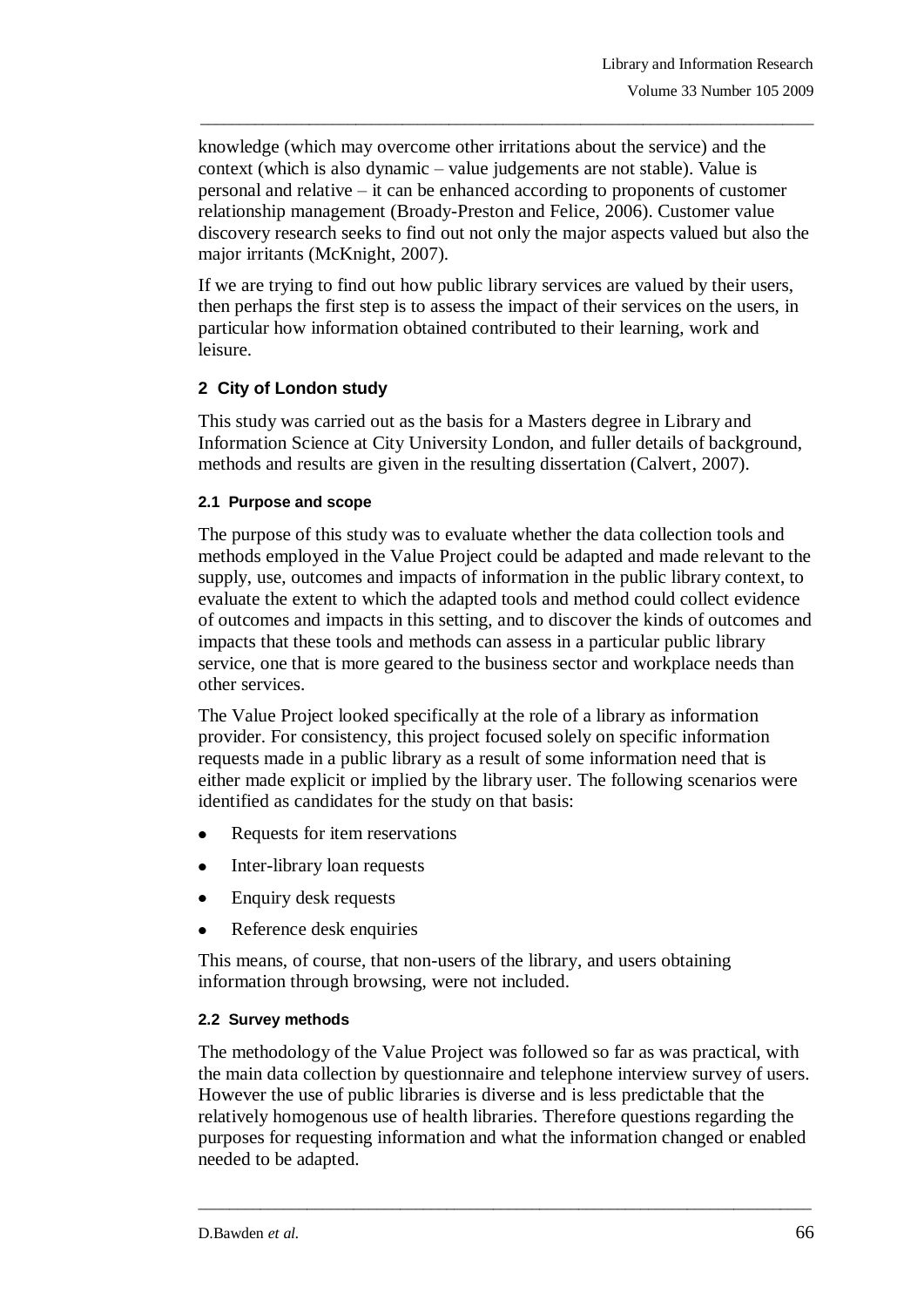A framework of 'impact themes' was derived, based on an analysis of relevant 'information impact' studies from the literature. These themes were used to generate questionnaire and interview questions of relevance to the public library setting.

\_\_\_\_\_\_\_\_\_\_\_\_\_\_\_\_\_\_\_\_\_\_\_\_\_\_\_\_\_\_\_\_\_\_\_\_\_\_\_\_\_\_\_\_\_\_\_\_\_\_\_\_\_\_\_\_\_\_\_\_\_\_\_\_\_\_\_\_\_\_\_\_\_\_\_\_\_\_\_

The purpose of the information request was assigned to a set of seven categories appropriate to the public library context:

- recreational
- educational
- career-related
- professional and business  $\bullet$
- personal  $\bullet$
- community-related
- health-related

with a catch-all 'other' category also available.

Within each, the benefits of information obtained were investigated, including both immediate impact, and longer-term effects.

A first category of questions dealt with immediate impact: quality of provision, how information fits into the existing knowledge base of users, and factors relating to the utility and usefulness of information provided. A second category, dealing with how information will or might contribute in the future, was expanded from the original formulation of the Value Project to encompass what outcomes the information enabled, the degree of change, and changes at an emotional or personal level. This was intended to provide a flexible design in which the purpose could provide some context for the factors of outcome and impact that in combination were designed to provide an indication of the subjective value-inuse.

In keeping with the original survey closed questions were used with 'yes', 'no' and 'not applicable' responses available that collected nominal data in categories of user type, purpose and impact surrogates. However an ordinal rating scale was used to capture the degree of change experienced by users as they perceived it against a series of aspects.

An open-ended question included in a pilot survey asked for views on the questionnaire itself. The issues noted were that of redundancy, the amount of paper used and the size of the envelopes provided. Interpretation did not appear to be a problem although this does not guarantee it was exactly as intended.

The design of the interview largely followed that of the questionnaire. The purpose was to provide more detail on exactly how the information led to the impacts and outcomes reported in the questionnaire. In addition some context and background regarding the purpose and use of information was collected.

Urquhart and Hepworth (1995) used data held by hospital administration, such as staff lists for the purposes of their study. For this study, the use of similar data,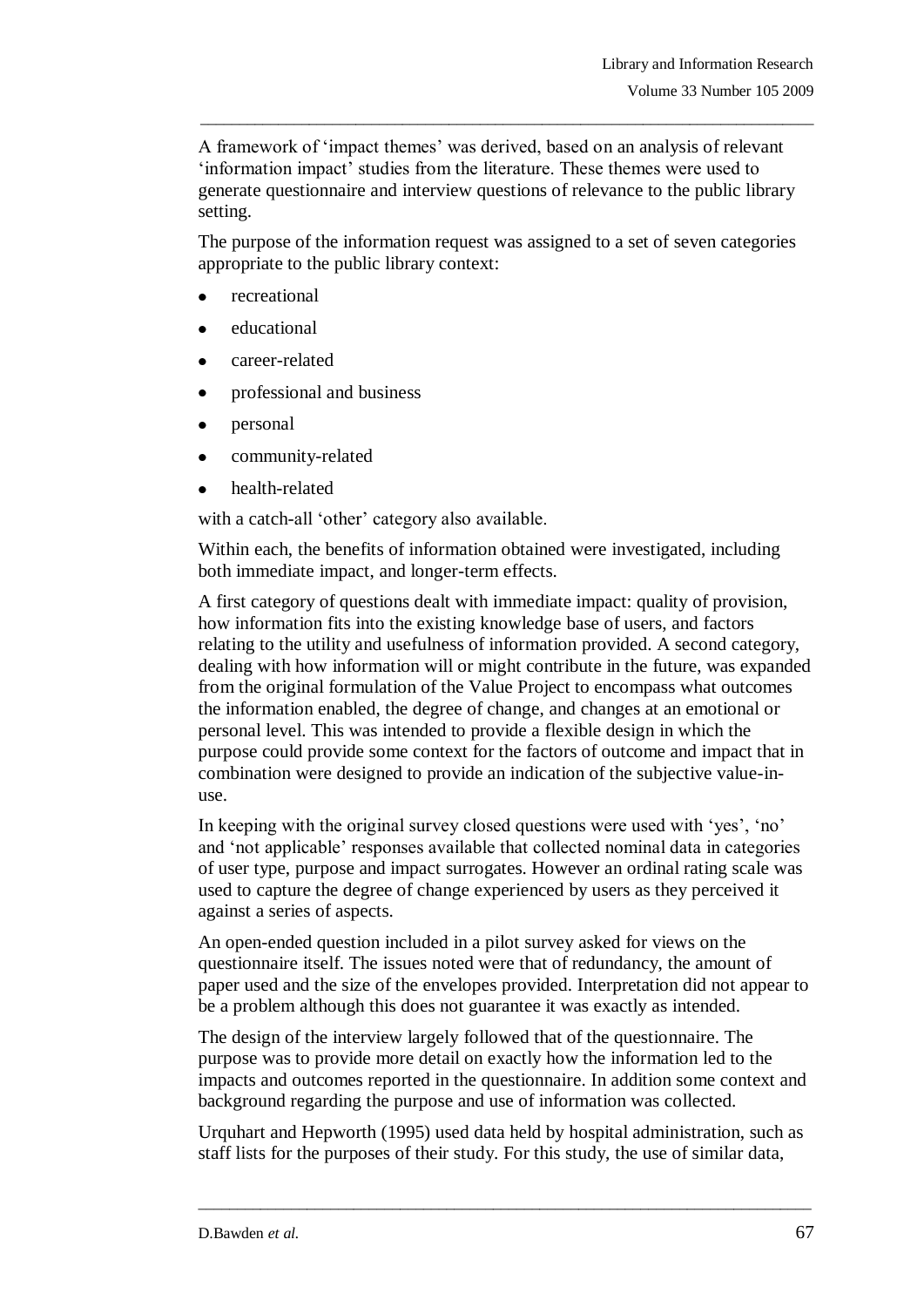such as member lists and loan histories to contact users who had made specific information requests was infeasible for reasons of data protection. Therefore a question regarding member type (or equivalent demographic category for reference libraries) was added to the questionnaire.

\_\_\_\_\_\_\_\_\_\_\_\_\_\_\_\_\_\_\_\_\_\_\_\_\_\_\_\_\_\_\_\_\_\_\_\_\_\_\_\_\_\_\_\_\_\_\_\_\_\_\_\_\_\_\_\_\_\_\_\_\_\_\_\_\_\_\_\_\_\_\_\_\_\_\_\_\_\_\_

The final version of the questionnaire is shown in Appendix 1.

The preferred distribution method for use in the lending libraries also had to be redesigned, which made achieving a random sample more difficult. The questionnaires were distributed 'anonymously' when requested items were collected or at the reference libraries, when enquiries were made. Wherever possible every user making a request in the reference libraries was asked to take part. To keep the questionnaires anonymous, participation in the interview was voluntary. A separate 'opt-in' contact form was included for those wishing to take part to keep the questionnaires themselves anonymous. Those who volunteered to take part were contacted by telephone after some weeks. This was chosen to allow time between completing the questionnaire and the interview for further impacts to be felt. Each interview was conducted over the telephone at a time chosen by participants and recorded with their consent. After the completion of each interview the contact sheets were securely destroyed and each recording was transcribed.

A small pilot study was conducted in March 2007 at all sites, with the main phase of the study conducted from the end of April 2007 to the beginning of June 2007.

The data gathered using the research instruments was either:

- Nominal quantitative data categories of user type, purpose of use and categories of effect/impact/outcome
- Ordinal quantitative data scaled response against a set of categories of possible impacts.
- Qualitative data text produced from interview transcriptions.

Because of the nature of the data, the relatively small size of the data set, and the non-random nature of the sample, analysis of the survey data was limited to descriptive statistics using tables and graphical representation, and qualitative assessments of response patterns, proportions and themes based on the devised framework. Analysis of the interview data was conducted using the framework, with classes of impact and sub-themes given codes. The interview transcriptions were annotated with these codes after which tables were constructed containing transcription extracts.

#### **2.3 Results**

In total 242 surveys were distributed of which 109 were returned, giving a return rate of 45%. The split between libraries is shown in Table 1. The City Business Library, a specialist reference library within the City of London public library service, was unable to take part in the main survey, for operational reasons.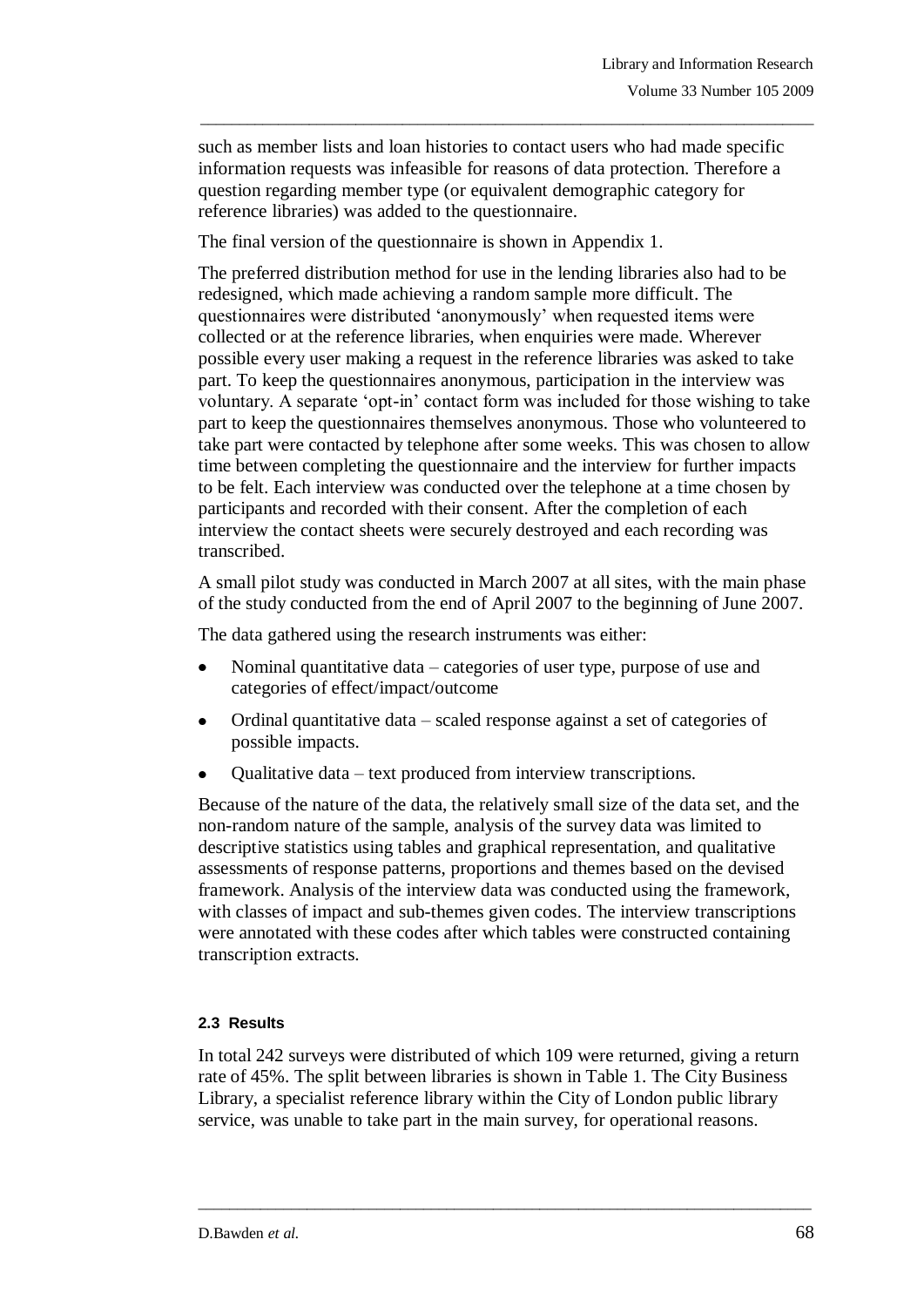Volume 33 Number 105 2009

| <b>Survey distribution by library</b> |                    |                 |            |  |  |  |
|---------------------------------------|--------------------|-----------------|------------|--|--|--|
| Site                                  | <b>Distributed</b> | <b>Returned</b> | % Returned |  |  |  |
| Barbican Library (lending)            | 90                 | 34              | 38%        |  |  |  |
| Camomile Street Library (lending)     | 50                 | 20              | 40%        |  |  |  |
| Shoe Lane Library (lending)           | 40                 | 19              | 48%        |  |  |  |
| City Business Library (reference)     | 12                 | 6               | 50%        |  |  |  |
| Guildhall Library (reference)         | 50                 | 30              | 60%        |  |  |  |
| <b>TOTAL (Lending)</b>                | 180                | 73              | 41%        |  |  |  |
| <b>TOTAL (Reference)</b>              | 62                 | 36              | 58%        |  |  |  |

\_\_\_\_\_\_\_\_\_\_\_\_\_\_\_\_\_\_\_\_\_\_\_\_\_\_\_\_\_\_\_\_\_\_\_\_\_\_\_\_\_\_\_\_\_\_\_\_\_\_\_\_\_\_\_\_\_\_\_\_\_\_\_\_\_\_\_\_\_\_\_\_\_\_\_\_\_\_\_

## **Table 1: Survey distribution by library site and type**

Types of Lending Library user were determined by the users' library membership type. Greater detail was collected to account for reference library users to make data sets for each type of library compatible. This was dependent on whether they lived, worked or studied in the City or elsewhere leading to a slightly different set of categories than those usually used for library membership, as shown in Table 2.

| <b>LIBRARY MEMBERSHIP</b><br><b>CATEGORIES</b> | <b>RETURNS</b> |
|------------------------------------------------|----------------|
| <b>City Worker</b>                             | 52             |
| <b>City Student</b>                            |                |
| <b>City Resident</b>                           |                |
| Non-City                                       | 44             |
| <b>Other Student</b>                           | 5              |

| <b>USER TYPES (NON-</b><br><b>LIBRARY CATEGORIES</b> | <b>RETURNS</b> |
|------------------------------------------------------|----------------|
| <b>City Worker</b>                                   | 52             |
| <b>City Resident</b>                                 |                |
| Non-City Worker                                      | 15             |
| Non-City Residents                                   | 29             |
| Student (All)                                        | 6              |

## **Table 2: Total user types by both library membership and non-library categories**

The results, set out in full in Calvert (2007) are extensive and detailed, and cannot be reproduced in full here for reasons of space. A summary of the main findings only, with some exemplar detail, is given here.

Users' requests for information were categorized, as noted above, in six categories. [The original 'health' category drew only one response, and it was subsumed within 'personal'. The 'other' category was not needed.] Purposes were as follows (some users noting more than one purpose for a request:

| recreational   | 55 | educational       | 46 |
|----------------|----|-------------------|----|
| professional   | 21 | personal / health | 18 |
| career-related | 12 | community-related |    |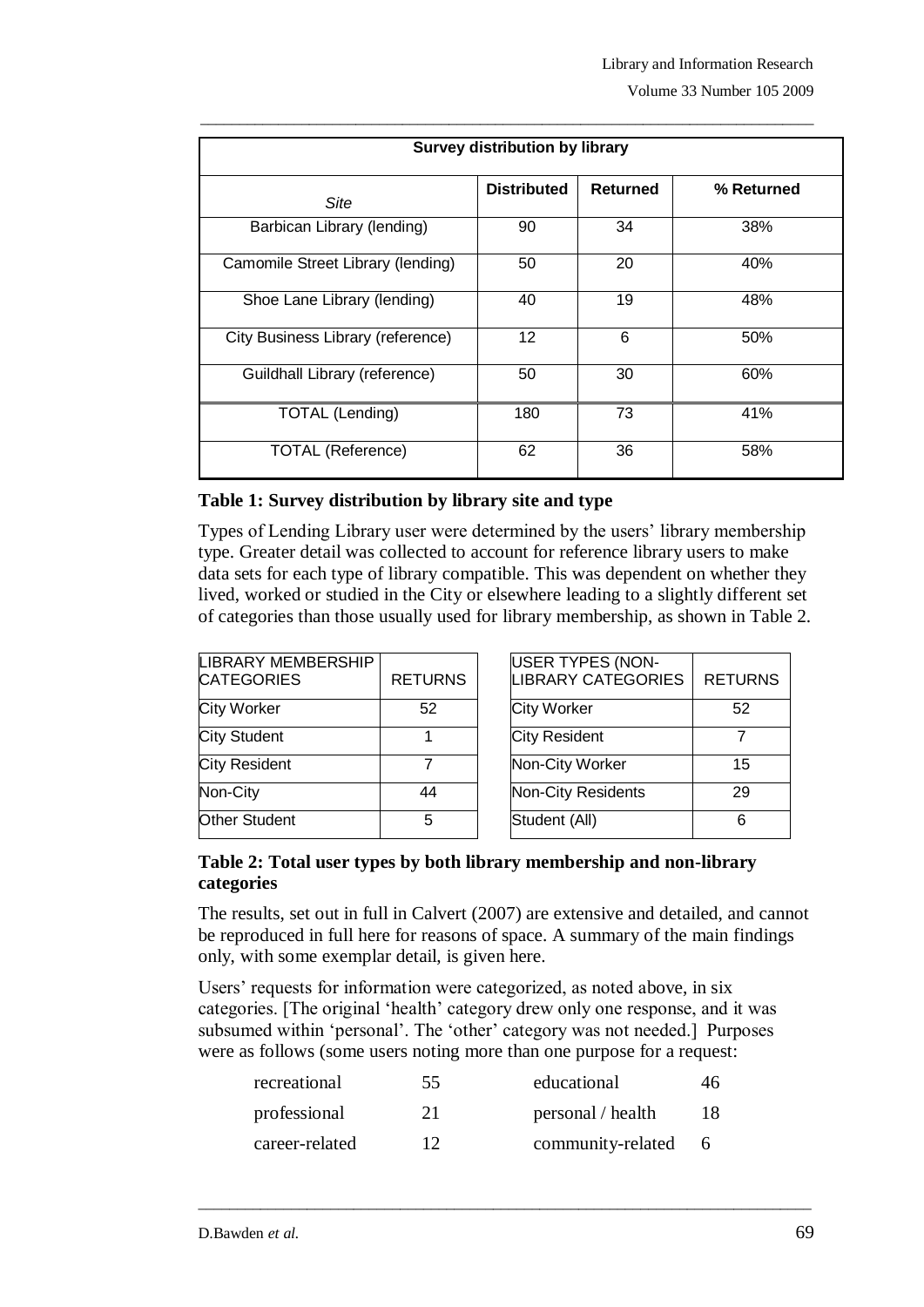The analysis of users' answers to questions, set within the analysis framework, addressed issues of whether the information obtained was appropriate, to what extent it met the need, and how it fitted the current knowledge of the users, what they would now do with the information, how, and to what extent, it would change their situation, and what might be the 'emotional' effects (confidence, motivation, inspiration, insight into something new etc.).

\_\_\_\_\_\_\_\_\_\_\_\_\_\_\_\_\_\_\_\_\_\_\_\_\_\_\_\_\_\_\_\_\_\_\_\_\_\_\_\_\_\_\_\_\_\_\_\_\_\_\_\_\_\_\_\_\_\_\_\_\_\_\_\_\_\_\_\_\_\_\_\_\_\_\_\_\_\_\_

|                                       | TOTAL<br>Yes | <b>TOTAL-</b><br>No. | <b>TOTAL -</b><br>N/A |
|---------------------------------------|--------------|----------------------|-----------------------|
| Met expectations                      | 97           | 7                    | 4                     |
| Suitable for purpose                  | 96           | 4                    | 8                     |
| Appropriate to skills and abilities   | 79           | $\overline{2}$       | 27                    |
| Refreshed knowledge/skills            | 53           | 13                   | 43                    |
| Partially or completely new           | 53           | 32                   | 24                    |
| Substantiated what was known          | 50           | 10                   | 48                    |
| Could use at least part immediately   | 66           | 5                    | 38                    |
| Need more information/another item    | 41           | 27                   | 41                    |
| Did not provide me with want I needed | 11           | 67                   | 30                    |
| Was mostly irrelevant                 | 13           | 65                   | 30                    |
| Came too late to be useful            | 2            | 74                   | 32                    |

**Table 3: Immediate effects of information requested**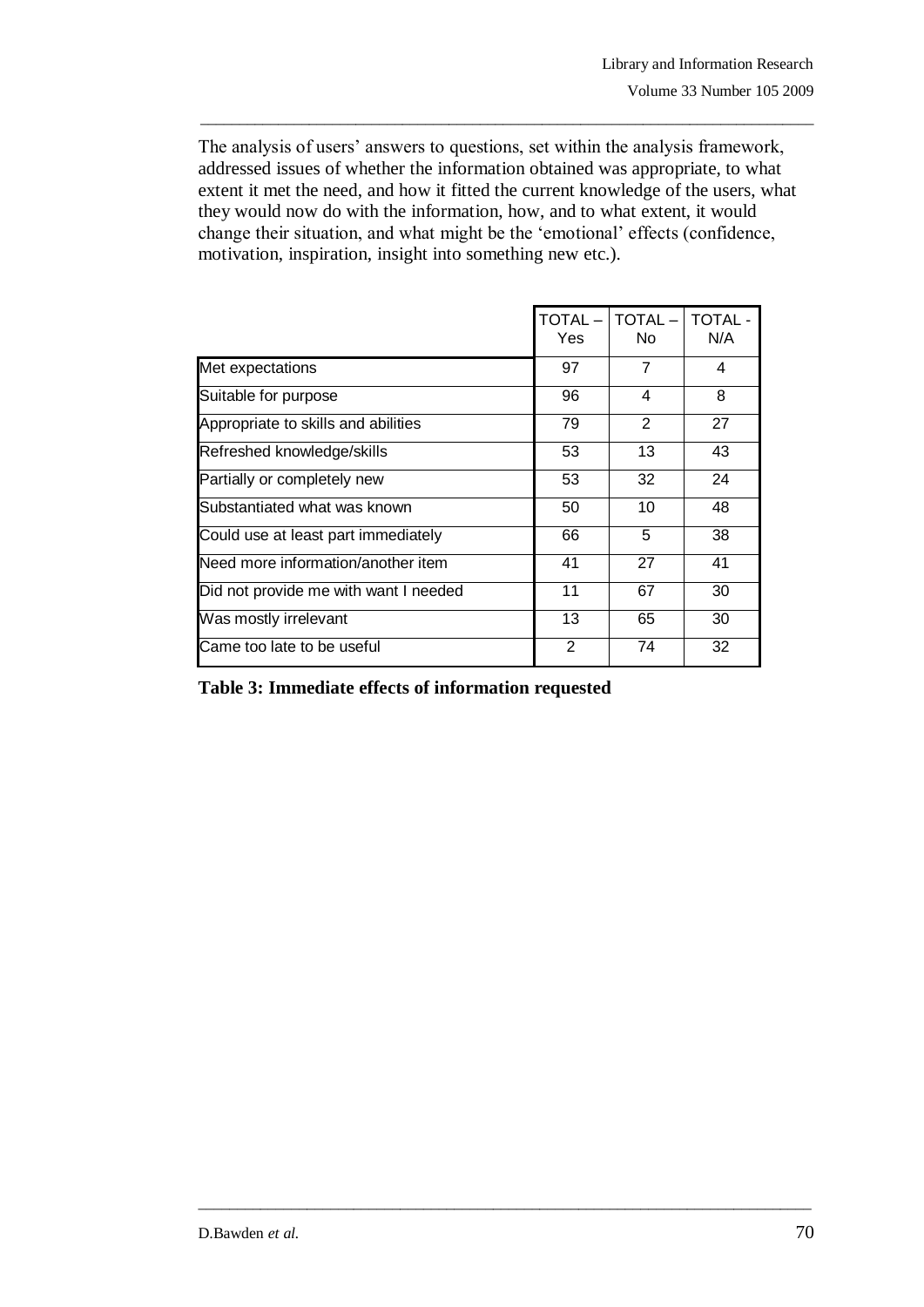|                                     | TOTAL - l<br><b>Yes</b> | <b>TOTAL -</b><br>No. | <b>TOTAL -</b><br>N/A |
|-------------------------------------|-------------------------|-----------------------|-----------------------|
| Learn something new                 | 73                      | 15                    | 19                    |
| Make decision/choice/recommendation | 30                      | 26                    | 51                    |
| Make progress in a task or project  | 65                      | 11                    | 33                    |
| Solve a problem                     | 33                      | 30                    | 44                    |
| Enjoy my leisure/spare time         | 64                      | 18                    | 26                    |
| Take some action                    | 26                      | 28                    | 53                    |
| Make new contacts                   | 18                      | 31                    | 56                    |
| Participate in something            | 26                      | 25                    | 57                    |
| Open/exploit new opportunity        | 22                      | 30                    | 55                    |
| Handle an emergency                 | 3                       | 34                    | 70                    |
| Cope with/adapt to change           | 9                       | 33                    | 65                    |
| Minimise some risk                  | 6                       | 31                    | 70                    |
| Take on new responsibilities        | 10                      | 31                    | 66                    |
| Provided access to something        | 23                      | 20                    | 61                    |
| Find help/support                   | 11                      | 31                    | 65                    |
| Do business/operate a business      | 11                      | 31                    | 65                    |
| Avoid conflict                      | 3                       | 28                    | 72                    |

\_\_\_\_\_\_\_\_\_\_\_\_\_\_\_\_\_\_\_\_\_\_\_\_\_\_\_\_\_\_\_\_\_\_\_\_\_\_\_\_\_\_\_\_\_\_\_\_\_\_\_\_\_\_\_\_\_\_\_\_\_\_\_\_\_\_\_\_\_\_\_\_\_\_\_\_\_\_\_

# **Table 4: What the information enabled users to do**

The following data tables and associated quotations give a 'flavour' of the kind of rich and detailed results obtained from the analysis of the questionnaire and interview results. Figure 1 exemplifies the assessment of the extent of change brought about by information for the recreation category. Figure 2 shows the analysis of the outcomes of obtaining information in the community category.

*"..the writer deals with things about about the international movement of people and activities. I think it's a bit futuristic in some of its sociological outlooks, but I'm not sure that there's actually much I can apply out of it other than to be a more rounded and knowledgeable person … I think there's a touch of confirmation of one's own values but also helps put one's own situation in context".*

*"We were able to confirm what we knew and it gave us a lead to other possible sources .. our plans are to assemble what we can, as much material as we can and then distil it into an interesting and accessible narrative … it did help us fairly significantly to go forward with the project, I can't put that in percentage terms at all, but it was very helpful in that sense"* [local historian].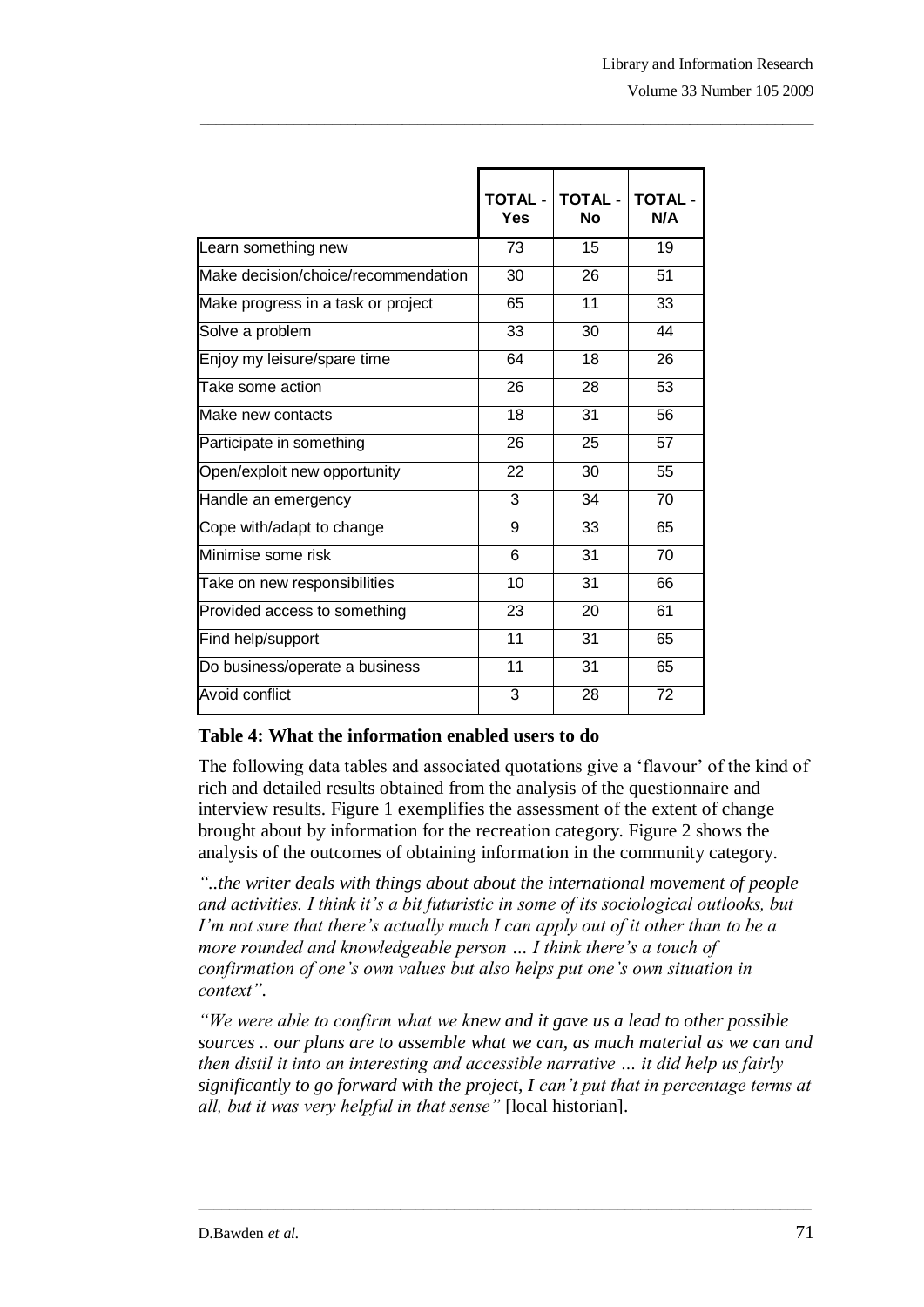Volume 33 Number 105 2009



\_\_\_\_\_\_\_\_\_\_\_\_\_\_\_\_\_\_\_\_\_\_\_\_\_\_\_\_\_\_\_\_\_\_\_\_\_\_\_\_\_\_\_\_\_\_\_\_\_\_\_\_\_\_\_\_\_\_\_\_\_\_\_\_\_\_\_\_\_\_\_\_\_\_\_\_\_\_\_

**Figure 1: Degrees of change rated 1 to 5 for recreation category**



**Figure 2: Outcomes for community category**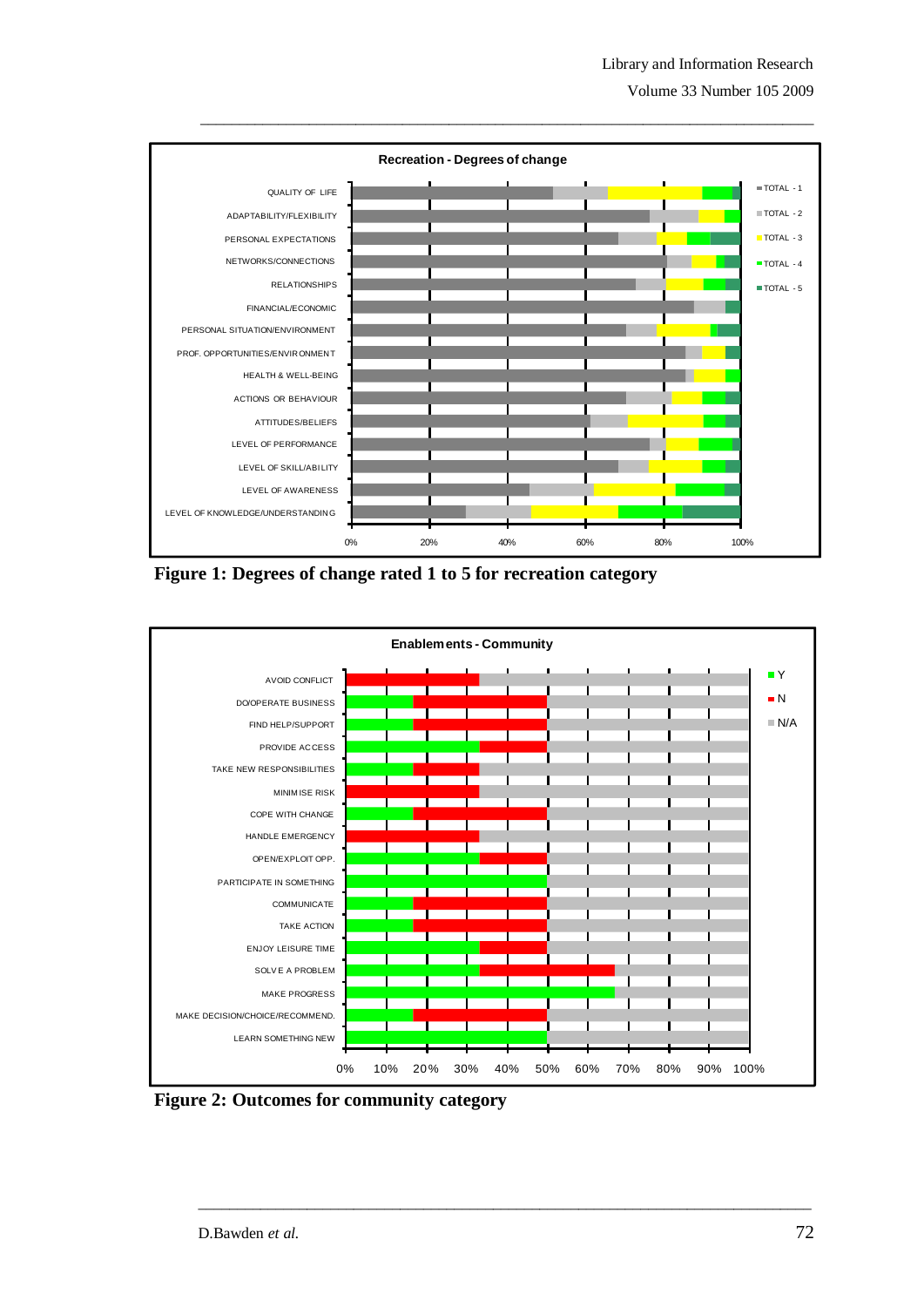#### **2.4 Conclusions for City of London**

The results of this study, admittedly small scale, demonstrated that the libraries involved have made a positive impact for the users that took part, and provided quantitative evidence that demonstrates where the libraries are making an impact.

\_\_\_\_\_\_\_\_\_\_\_\_\_\_\_\_\_\_\_\_\_\_\_\_\_\_\_\_\_\_\_\_\_\_\_\_\_\_\_\_\_\_\_\_\_\_\_\_\_\_\_\_\_\_\_\_\_\_\_\_\_\_\_\_\_\_\_\_\_\_\_\_\_\_\_\_\_\_\_

Particular themes were:

- Learning the study found strong positive impacts on learning in a wide variety of contexts and across all categories of use. It has been demonstrated that the libraries enable the users involved in this study to learn in both intended and indirect ways and that users recognise this impact.
- Supporting leisure recreation was the most common reason for using the  $\bullet$ libraries and therefore this might seem inevitable, however many use selfdirected educational activities as leisure pursuits both during their working lives and beyond. Through this, the study found that they get stimulation and to a lesser degree maintain their health, a factor that was more evident in the interviews. The libraries are playing an important role for users in supporting these activities in ways that encourage and motivate individuals to further their interests, leading to involvement in other things.
- Supporting business and professional activity although this purpose  $\bullet$ accounted for only about 20% of instances captured in the study, the results in this category showed some of the most dramatic results, particularly amongst the degrees of change. These impacts were not just as a result of learning to support professional activity but also in the practical application of the information used, such as taking action and decision-making. [As noted above, the City Business Library could not take part in the main study; had it done so, this aspect would certainly have shown more importance.]
- Personal life and development whilst the study did not capture a large number of instances they showed strong positive results indicating that the libraries were playing an important role in supporting personal development through providing information. In addition the responses for this group showed high levels of information-based activity that was in common with professional and business use.

These results show that the approach, adapted from a toolkit for analysis of healthcare library effectiveness, has potential for conducting self-assessment analyses in public libraries. In addition, isolating specific instances of use appears to have addressed the difficulty in separating the impact of libraries from other contributing factors to some degree.

The approach was, however, found to have several limitations. Broader and longer-term impact was not fully captured. Quality of life factors also proved problematic and whilst indirect indicators were more useful, the lack of interview data in some areas limited how these could be used. Access and use of library user data affected the distribution of questionnaires, which importantly meant a random sample was not possible. This issue might need to be addressed in future similar studies.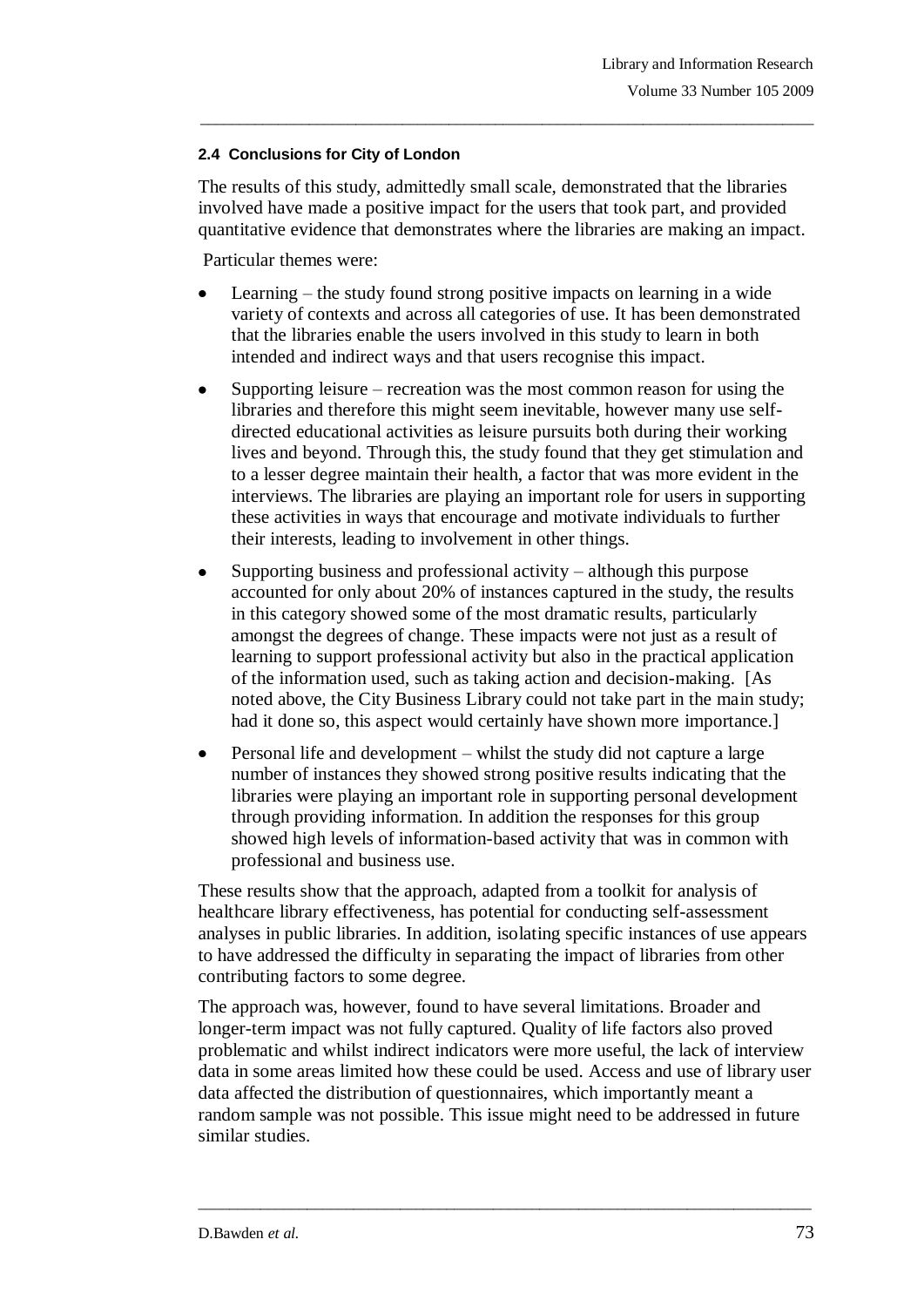## **3 South West England study**

This study was carried out in six public library authorities in South West England (Bath and North East Somerset, Devon, Plymouth, Somerset, South Gloucestershire, and Wiltshire) in 2006. Fuller details are given in the project report (Devon County Council, 2006); see also Amosford (2007), Bray (2007).

\_\_\_\_\_\_\_\_\_\_\_\_\_\_\_\_\_\_\_\_\_\_\_\_\_\_\_\_\_\_\_\_\_\_\_\_\_\_\_\_\_\_\_\_\_\_\_\_\_\_\_\_\_\_\_\_\_\_\_\_\_\_\_\_\_\_\_\_\_\_\_\_\_\_\_\_\_\_\_

#### **3.1 Purpose and scope**

This study was designed to investigate 'generic learning outcomes' obtained by library users who had borrowed books from public libraries in the South West of England. It built on a smaller scale survey, and *de facto* pilot study, carried out in Exeter Central Library, in the previous year. The questions were based on the Museums, Libraries and Archives Council's set of generic learning outcomes (which were based on a model developed for museums, Hooper-Greenhill, 2000):

- knowledge and understanding  $\bullet$
- activity behaviour and progression  $\bullet$
- enjoyment, inspiration and creativity
- attitudes and values
- skills  $\bullet$

Both fiction and non-fiction was included in the analysis. The emphasis here was on book borrowing but the kind of requests for information considered in the City of London study were not included.

#### **3.2 Survey methods**

The study relied on questionnaires completed by library users, which were placed in books as they were lent; completed questionnaires were either returned with the book, or placed in a collection box at another time. The survey asked some other questions about satisfaction with the book and the collection in general.

The purpose of borrowing the book was identified from the categories:

- private study
- formal study
- sharing with or teaching others
- personal enjoyment
- other

 $\bullet$ 

Benefits were assessed against the learning outcomes for that user by asking whether the book had:

- $\bullet$ motivated or inspired [entertainment, inspiration, creativity]
	- provided insight [knowledge and understanding]

\_\_\_\_\_\_\_\_\_\_\_\_\_\_\_\_\_\_\_\_\_\_\_\_\_\_\_\_\_\_\_\_\_\_\_\_\_\_\_\_\_\_\_\_\_\_\_\_\_\_\_\_\_\_\_\_\_\_\_\_\_\_\_\_\_\_\_\_\_\_\_\_\_\_\_\_\_\_\_

helped develop skills [skills]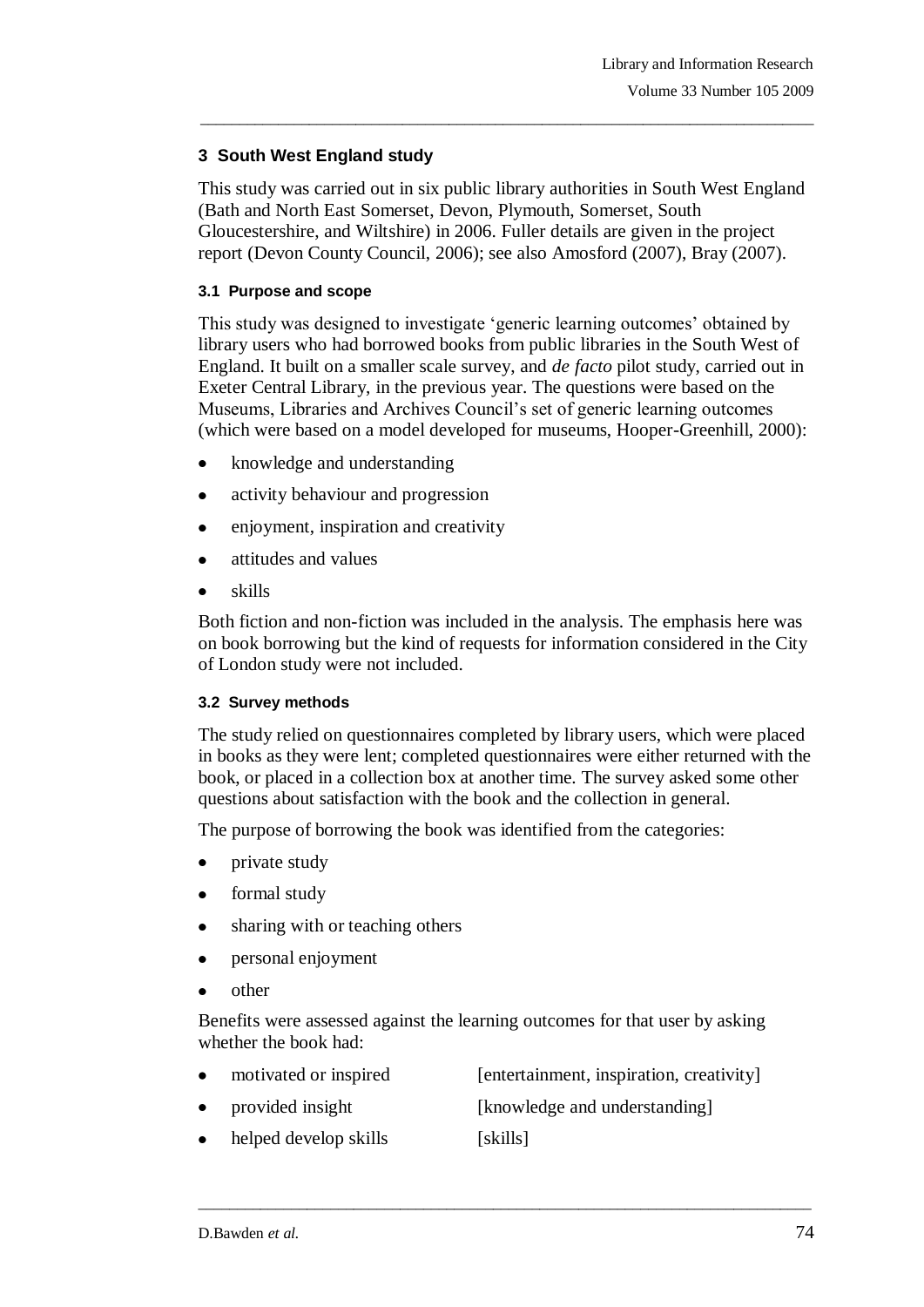changed daily life [attitude, behaviour, progression]  $\bullet$ 

\_\_\_\_\_\_\_\_\_\_\_\_\_\_\_\_\_\_\_\_\_\_\_\_\_\_\_\_\_\_\_\_\_\_\_\_\_\_\_\_\_\_\_\_\_\_\_\_\_\_\_\_\_\_\_\_\_\_\_\_\_\_\_\_\_\_\_\_\_\_\_\_\_\_\_\_\_\_\_

- changed opinions [attitudes and values]  $\bullet$
- brought personal benefit [activity, behaviour, progression]
- helped learn new facts [knowledge and understanding]
- challenged attitudes [attitudes and values]
- entertained [entertainment, inspiration, creativity]

The users were then prompted to make free comments, amplifying or explaining any aspects.

## **3.3 Results**

A total of 5379 questionnaires were received, response rates varying between 17% and 24% for the various libraries. Sixty eight per cent of the responses related to fiction material, 32% to non-fiction.

The full results are set out in the project report (Devon County Council 2006).

The purposes of borrowing the book were as follows (Table 5) (percentages):

|                                 | <b>Fiction</b> | <b>Non-fiction</b> |
|---------------------------------|----------------|--------------------|
| Private study                   |                | 27                 |
| Formal study                    |                |                    |
| Sharing with or teaching others |                |                    |
| Personal enjoyment              | 97             | 58                 |
| Other                           |                | 11                 |

## **Table 5: Purposes of book borrowing**

The outcomes (Table 6), expressed as the percentage who agreed or strongly agreed that the book had provided each of them, were as follows: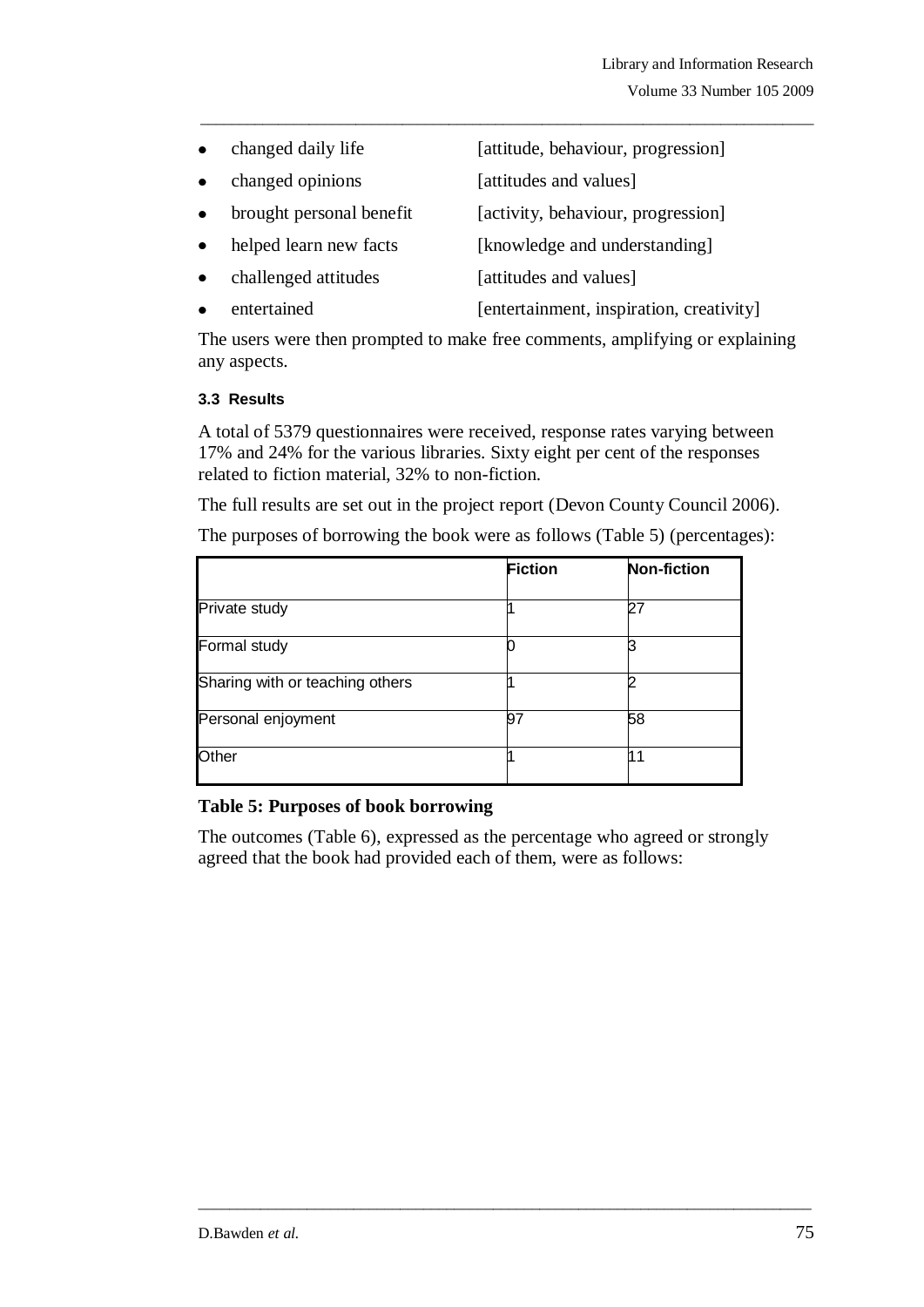| Knowledge and understanding:            |    |
|-----------------------------------------|----|
| Insight                                 | 50 |
| Facts                                   | 50 |
| <b>Skills</b>                           | 15 |
| Attitudes and values:                   |    |
| Challenge attitudes                     | 17 |
| Change opinions                         | 13 |
| Entertainment, inspiration, creativity: |    |
| Entertain                               | 81 |
| Motivate or inspire                     | 29 |
| Activity, behaviour and progression:    |    |
| Change daily life                       | 4  |
| Personal benefit                        | 27 |

## **Table 6: Learning outcomes from book borrowing**

Increase in knowledge and understanding, and entertainment, were clearly the most highly accepted benefits. Relatively few indicated that they had gained new skills, and fewer still that daily life had changed; these being the sort of 'direct impacts' sought by the strict form of 'impact study'. (Though the fact that one in twenty readers suggest that their daily life had changed as a result of borrowing a library book might give some 'life coaches' pause for thought.)

\_\_\_\_\_\_\_\_\_\_\_\_\_\_\_\_\_\_\_\_\_\_\_\_\_\_\_\_\_\_\_\_\_\_\_\_\_\_\_\_\_\_\_\_\_\_\_\_\_\_\_\_\_\_\_\_\_\_\_\_\_\_\_\_\_\_\_\_\_\_\_\_\_\_\_\_\_\_\_

Over 70% of readers claimed to have wholly or mostly got what they wanted from the book. Over 90% claimed it was easy to find. 90% felt that the fiction stock of interest to them was good, 74 felt so for non-fiction.

The report provides a more detailed breakdown into the responses for fiction and non-fiction, and supplements this by quotations, indicative of the insight into the nature of benefits:

"*I found two of the short stories insightful, and they made me aware of different aspects of well known events"*

*"science fiction is entertainment, but some books will help change or form new concepts"*

\_\_\_\_\_\_\_\_\_\_\_\_\_\_\_\_\_\_\_\_\_\_\_\_\_\_\_\_\_\_\_\_\_\_\_\_\_\_\_\_\_\_\_\_\_\_\_\_\_\_\_\_\_\_\_\_\_\_\_\_\_\_\_\_\_\_\_\_\_\_\_\_\_\_\_\_\_\_\_

*"Learn other techniques, consolidate and affirm what I already know"*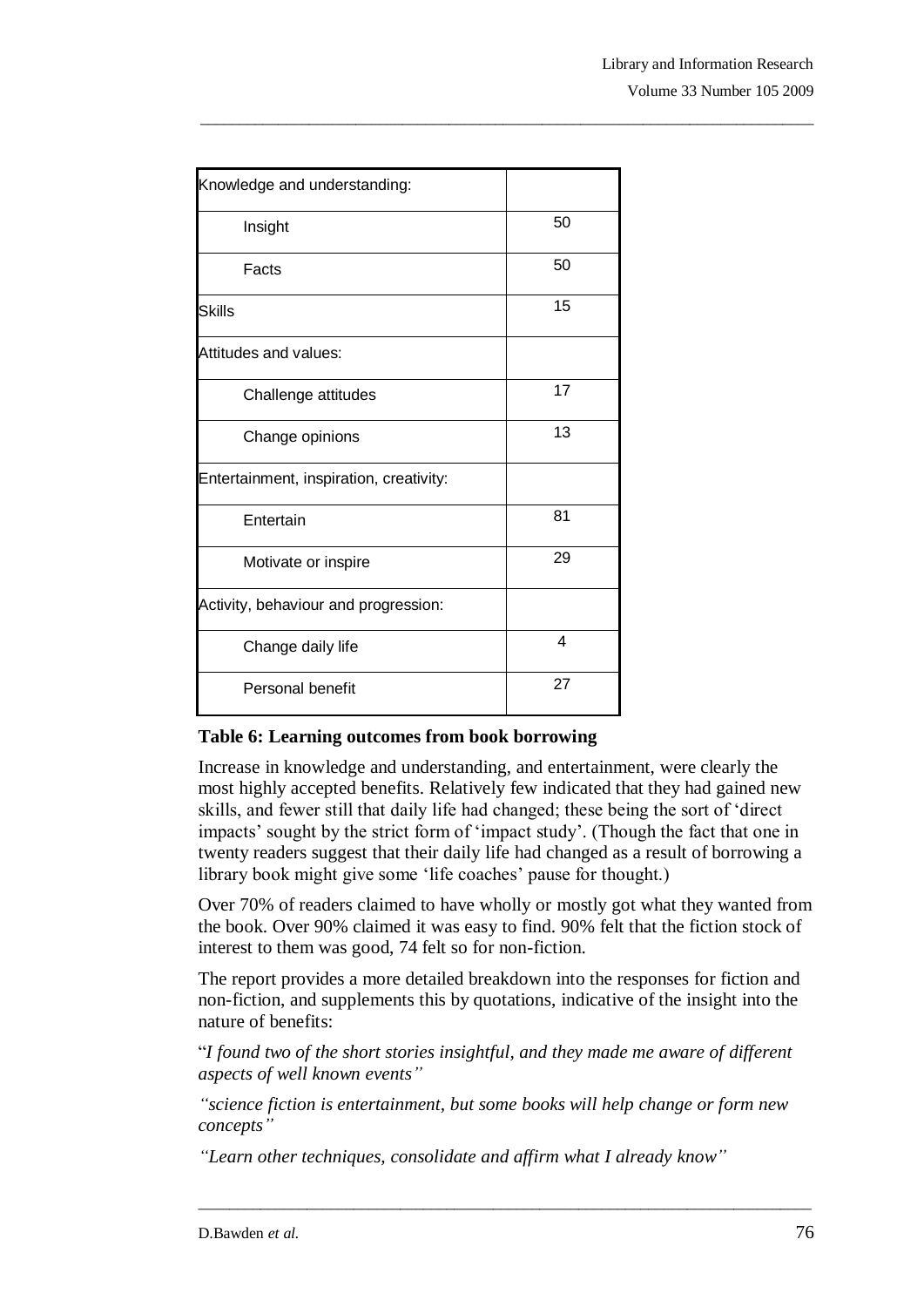# *"To help me change my fast life … to slow down".*

To further refine understanding of benefits, a random sample (10%) of the comments for fiction was examined, using Bloom's taxonomy of learning objectives in the affective domain (Bloom, 1956). The aim was to assess whether it might be possible to devise a more detailed set of learning outcomes that would better represent the range of learning outcomes indicated in the comments, and fully represent the learning associated with fiction books.

\_\_\_\_\_\_\_\_\_\_\_\_\_\_\_\_\_\_\_\_\_\_\_\_\_\_\_\_\_\_\_\_\_\_\_\_\_\_\_\_\_\_\_\_\_\_\_\_\_\_\_\_\_\_\_\_\_\_\_\_\_\_\_\_\_\_\_\_\_\_\_\_\_\_\_\_\_\_\_

Bloom's taxonomy of affective learning outcomes should apply to the learning associated with emotional understanding of a situation or people. The outcome 'entertain you' seems insufficient to encompass all the types of engagement that may be taking place with fiction books, and fiction services. Many of the comments on the books indicated that readers were relating to the books they had read, indicating that they were critically reviewing the content and appraising them not just for themselves but for other readers as well. Other comments indicated that the books had 'affected' the readers in some way, and that they had understood a particular setting better. It may be useful to discriminate the types of affective learning outcome that may be associated with the entertainment gained from reading a book, particularly a fiction book.

Bloom's taxonomy of learning objectives in the affective domain covers appreciation, enthusiasm, motivations and attitudes. There are five major categories, going from the simplest (receiving) to the most complex (characterisation). These objectives were aimed at classroom learning at the time they were developed, and it may not be easy to transfer these ideas to individual reading, and open-ended comments made on a questionnaire to be completed by informal learners. However, Bloom's taxonomy for the cognitive domain has been used in a variety of learning situations, and the taxonomy for the affective domain seems a good starting point for assessing any difference made to the views or understanding of fiction books borrowed from the public library.

Many of the comments are not detailed enough to sort them into definitive categories although all, almost by definition, show some evidence of 'receiving' or 'responding' as the respondents have participated in the questionnaire survey and many have made suggestions. The following illustrates examples drawn from the comments on the questionnaire of categories in the taxonomy.

## '**Receiving**'

(Receiving phenomena Awareness, willingness to hear, selected attention)

*"I found the story very moving and the insight into the reactions of the various characters absolutely believable."*

*"I found this book very amusing. I think the conception of retirement homes abroad is very interesting."* 

*"This fiction book provided interesting and informative background about the lifestyle of the people and the climate conditions in Alaska."*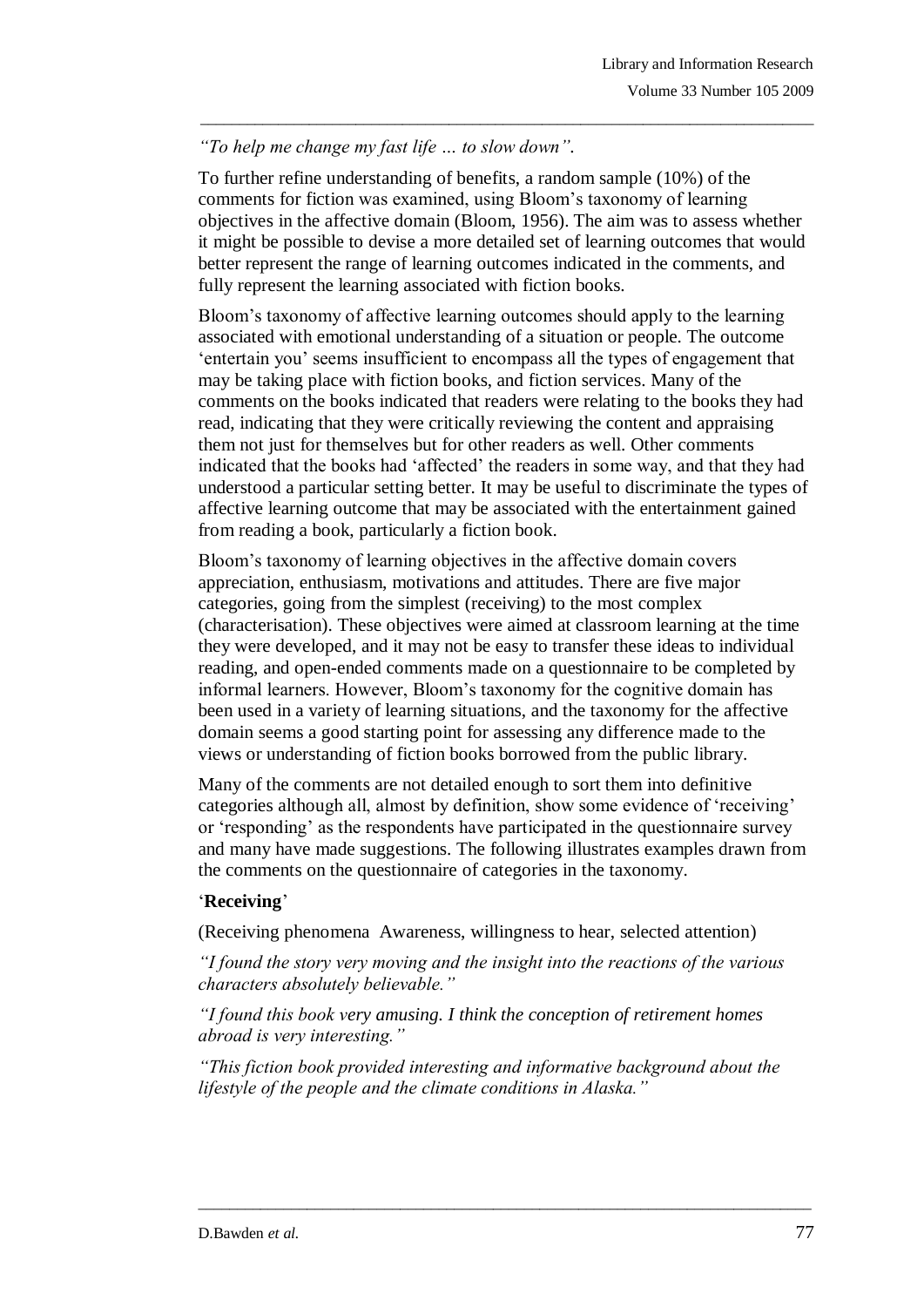# '**Responding**'

(Responding to phenomena Active participation, making suggestions,(when requested, or voluntary)

*"Possibly the most inspiring and thought-provoking book in the library or at any rate in the 500s sections. More of Ervin Laszle's books please."*

\_\_\_\_\_\_\_\_\_\_\_\_\_\_\_\_\_\_\_\_\_\_\_\_\_\_\_\_\_\_\_\_\_\_\_\_\_\_\_\_\_\_\_\_\_\_\_\_\_\_\_\_\_\_\_\_\_\_\_\_\_\_\_\_\_\_\_\_\_\_\_\_\_\_\_\_\_\_\_

*"Update books on issues which are continually developing, e.g. cancer."*

# '**Valuing**'

(Accepting the worth of a thing, assuming some responsibility (commitment))

*"A few more latest best sellers wouldn't go amiss. Being so near Cornwall – very poor selection about speaking and writing Cornish even though it's of little use nowadays."*

*"Try to find more books from Russian writers of the great patriotic war so as to at least try to give a more balanced approach from which we can form an opinion."*

# '**Organising**'

(Organises values into priorities, recognising interrelationships, adapting behaviour to value system)

# '**Characterising**'

(Having a value system that controls behaviour, showing internal consistency)

No comments on organisation and characterisation were found. Out of the selection no comments seemed to fit into the higher level categories of organisation or characterisation, but this type of outcome would probably have to emerge from interviews or focus group work with readers.

## **3.4 Conclusions for South West England**

The results of this study showed that user views were on the whole positive and similar proportions for fiction and non-fiction received. In general almost all responses suggested that the reader got at least some form of learning outcome from the book borrowed, and the majority got what they wanted from the book. Where a learning outcome was not identified this was often due to a failing in the book not meeting the need of the reader.

This project, as with the City of London study, indicated the value of this general approach in establishing the nature of the impact of library services. Again, the use of a detailed framework for analysis, although problematic in some respects, enabled rich information to be identified.

# **4 Discussion**

The discussion examines the feasibility of adapting an impact framework from the other sectors for use in public libraries, and the implications for assessing the value of public library services

For the City of London study, the impact framework adapted the principles of the Value project framework (itself evidence-based) by synthesising other impact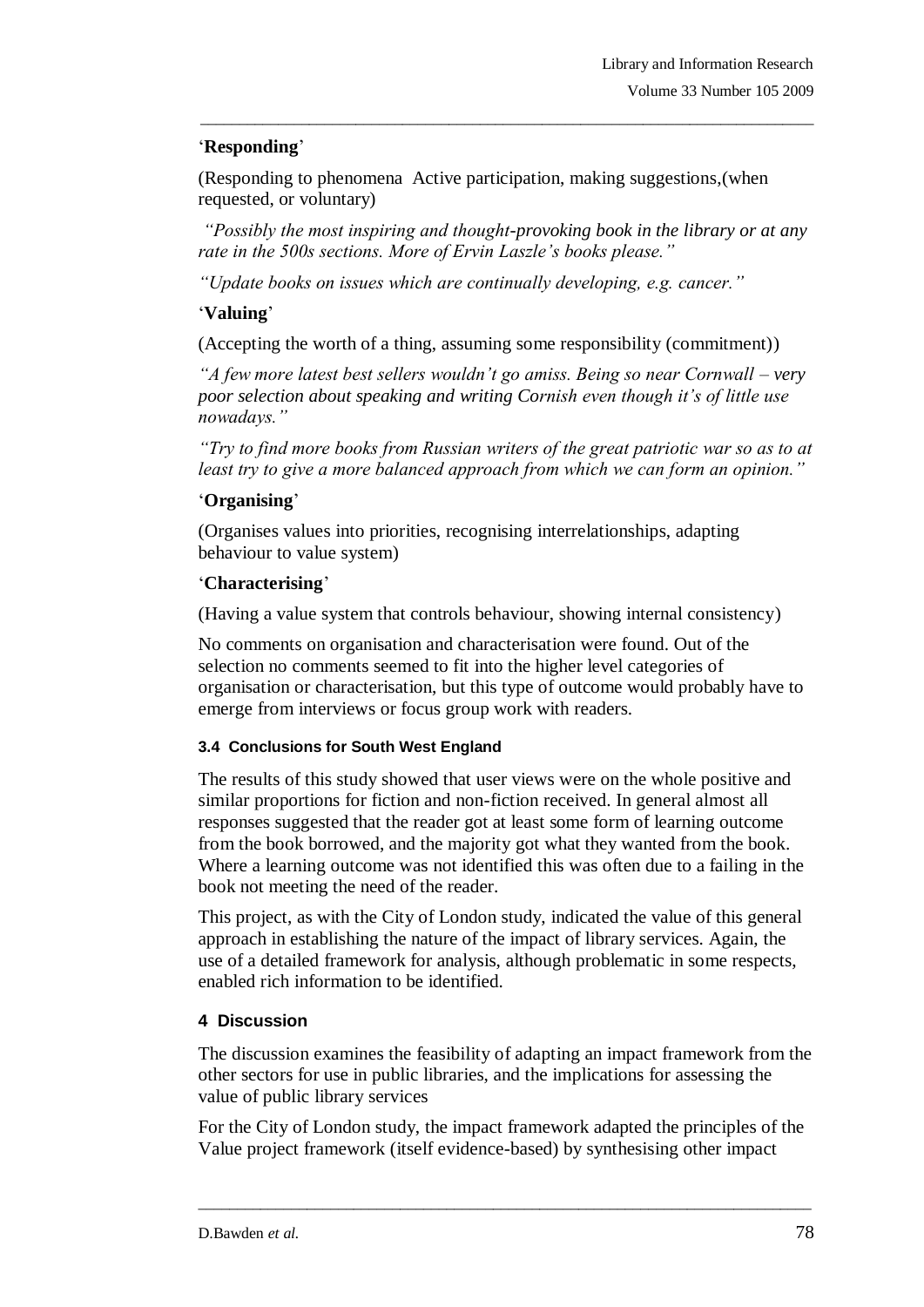research to derive a framework of types of change. The impact framework was evidence-based, and this covered the categorisation of likely purposes as well as the idea of enablement and degree of change.

\_\_\_\_\_\_\_\_\_\_\_\_\_\_\_\_\_\_\_\_\_\_\_\_\_\_\_\_\_\_\_\_\_\_\_\_\_\_\_\_\_\_\_\_\_\_\_\_\_\_\_\_\_\_\_\_\_\_\_\_\_\_\_\_\_\_\_\_\_\_\_\_\_\_\_\_\_\_\_

For the SW England study, the MLA Generic Learning Outcomes were influenced largely by research on learning and museums, and the website now offers different advice (from that available when the study was done). One of the startling, but not unexpected findings in the SW England evaluation was the high proportion of responses that indicated the main purpose of reading fiction was personal enjoyment (and this was reflected in the City of London study). The book borrowers indicated that entertainment was the main outcome, with motivation and inspiration a lesser outcome. For libraries wishing to show the contribution to 'learning', this may not seem good news, but other research indicates that reading fiction does help us to be more aware of social situations and how to 'play them' – reading may perform the same function for our social skills as motor racing computer simulation games do for drivers in improving their driving skills (Oatley, 2008).

For the SW study the use of Bloom's taxonomy for affective learning outcomes was successful in starting to tease out some of the affective learning outcomes that Oatley (2008) notes as an effect of reading fiction. For the City of London study, the outcomes categorised under Recreation that were associated with the most change cannot be compared directly with the SW England study, as the latter was examining book borrowing, not necessarily as purposive as those activities examined in the City of London study. However, taking the main affective outcomes, in terms of degree of change (Figure 1) for the City of London study, there are possible relationships between these and the categories described by Bloom's taxonomy (Figure 3). Interestingly, the SW sample failed to find evidence of *organising* and *characterising* outcomes, but these seem to be evident in the City of London library study. Perhaps these require the library users to be prepared, or purposive. This comparison omits the main degree of change category, level of knowledge/understanding, and also level of skill/ability, but these are not interpreted as affective outcomes. Taking the major degrees of change (rated 3 or above) the prominent categories in the City of London study were personal expectations, and awareness (which may relate directly to Bloom's taxonomy), attitudes/belief, relationships and personal expectations (the latter three could relate to *valuing* in the Bloom taxonomy, but that would require validation in interviews to check whether the degree of response implied in the Bloom taxonomy was met.

One difficulty with impact studies is the problem of separating satisfaction with the setting (library and staff) from the effect of the information provided by the response to the enquiry or the borrowed item. Library services often wish to determine a value that encompasses the physical setting, the attitudes and helpfulness of the staff, as well as the value of the information provided. There probably is a halo effect – higher impacts may be attributed if library users are very satisfied with the service. The SERVQUAL framework for service quality assessment is itself affected by the particular life experiences of library users (Yu et al. 2008) suggesting that even a simple satisfaction rating can be suspect. Impact frameworks need to be specific, and relevant to the user. The more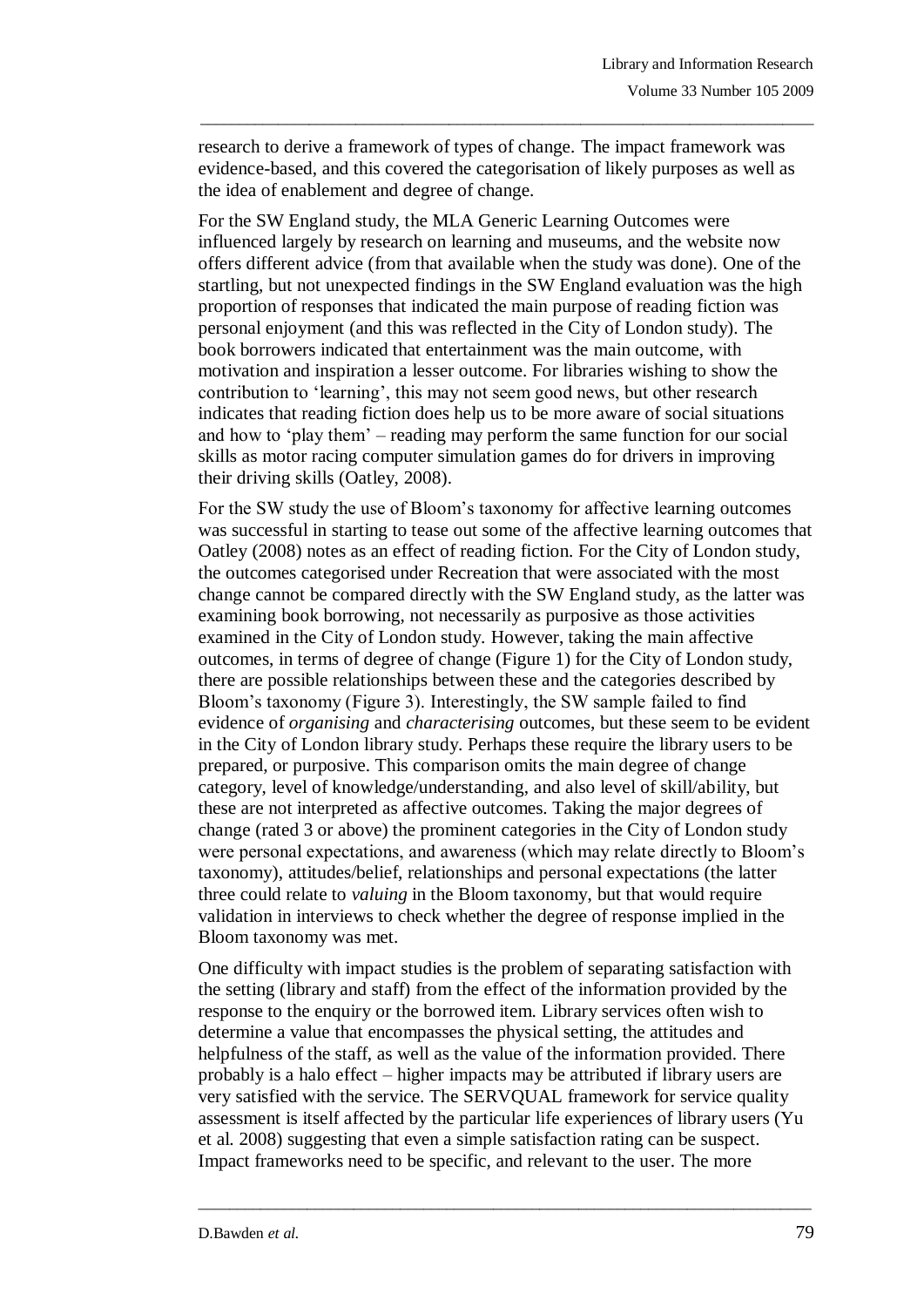specific the framework the more likely it is that the library user will focus on the information provided than perceptions of the provider, and a relevant framework will help. The similarities and differences in the types of impacts identified in the two studies suggest that the impact framework should be tailored to the type of item or request being assessed as well as the likely range of outcomes. The MLA framework was based on one used for museums, where educational visits are common. The SW England library findings indicated that the affective learning outcomes are far more relevant to fiction book borrowing, and the City of London study found that recreation was the main purpose, although education was a close second.

\_\_\_\_\_\_\_\_\_\_\_\_\_\_\_\_\_\_\_\_\_\_\_\_\_\_\_\_\_\_\_\_\_\_\_\_\_\_\_\_\_\_\_\_\_\_\_\_\_\_\_\_\_\_\_\_\_\_\_\_\_\_\_\_\_\_\_\_\_\_\_\_\_\_\_\_\_\_\_

# **5 Conclusions**

The aim of this paper was to compare two impact studies in public libraries, to examine the frameworks used for impact assessment and the compare, as far as possible, the findings.

Adaptation of existing frameworks is possible and effective, but the framework needs to be based on evidence from research on user behaviour and expectations in the sector of study. Simply expecting that libraries should demonstrate learning impacts as policymakers expect may mean that more subtle impacts may be missed. When devising the framework it is important to consider the setting and the type of population served, and the type of library activities and outputs to be assessed. These will affect the degree of emphasis to be placed on some types of impact.

# **References**

Aabo, S. (2005) Are public libraries worth their price?, *New Library World*, **106**(11/12), 487-495.

Amosford, J. (2007) Assessing generic learning outcomes in public libraries. *Performance Management and Metrics,* **8**(2), 127-136.

Bawden, D., Petuchovaite, R., and Vilar, P. (2005) Are we effective ? How would we know? Approaches to the evaluation of library services in Lithuania, Slovenia and the United Kingdom, *New Library World*, **106**(1216/1217), 454-463.

Bloom, B.S. (Ed.) (1956) *Taxonomy of educational objectives, the classification of educational goals, by a committee of college and university examiners, Handbook 2: the affective domain*. London: Longman.

Booth, A. (2004) Evaluating your performance. In A. Booth and A. Brice (Eds.), *Evidence-based practice for information professionals,* pp.124-137. London: Facet Publishing.

British Library (2004) *Measuring our value*. URL: <http://www.bl.uk/aboutus/stratpolprog/increasingvalue/measuring.pdf> [accessed 27.07.09].

Bray, C. (2007) Libraries inspire learning, *Public Library Journal*, **22**(2), 15-16.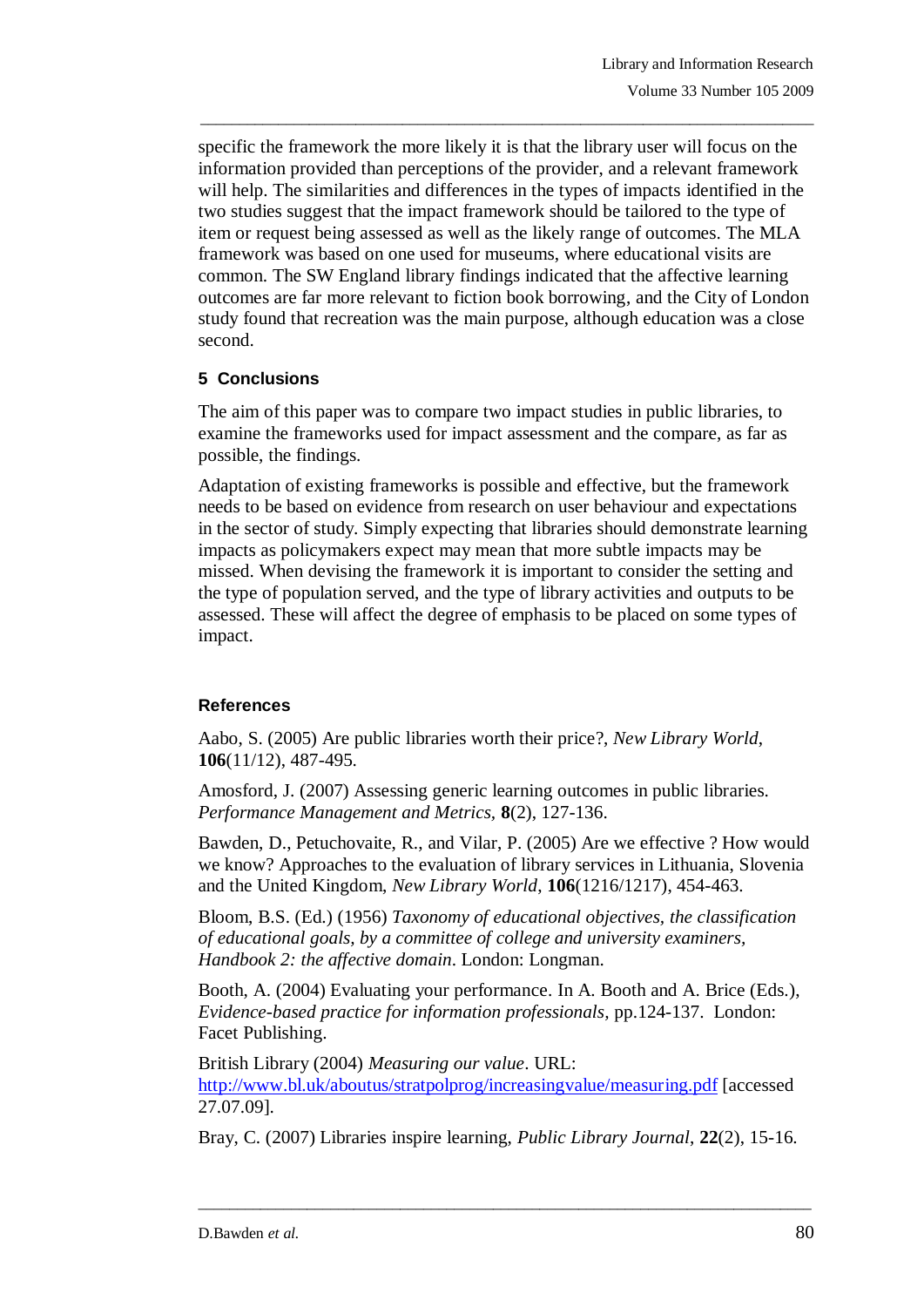Broady-Preston, J., and Felice, J. (2006) Customers, relationships and libraries: University of Malta, a case study. *Aslib Proceedings,* **58**(6), 525-536.

\_\_\_\_\_\_\_\_\_\_\_\_\_\_\_\_\_\_\_\_\_\_\_\_\_\_\_\_\_\_\_\_\_\_\_\_\_\_\_\_\_\_\_\_\_\_\_\_\_\_\_\_\_\_\_\_\_\_\_\_\_\_\_\_\_\_\_\_\_\_\_\_\_\_\_\_\_\_\_

Bryant, S.L., and Gray, A. (2006) Demonstrating the positive impact of information support on patient care in primary care: a rapid literature review. *Health Information and Libraries Journal*, **23**(2), 118-125

Calvert, A. (2007) *"If I had a hammer …" : Adapting and testing a health sector tool to assess outcomes and impacts in a public library*, unpublished Masters dissertation, Department of Information Science, City University London.

Chung, H.K. (2008) The contingent valuation method in public libraries. *Journal of Librarianship and Information Science*, **40**(2), 71-80

Crawford, J. (2006) *The culture of evaluation in library and information services*, Oxford: Chandos Publishing.

Creaser, C., Conyers, A., and Lockyer, S. (2007) VAMP – laying the foundations. *Performance Management and Metrics,* **8**(3), 157-169.

Devon County Council (2006) *Reading a Difference*. URL: [http://www.devon.gov.uk/index/culturetourism/libraries/librarypoliciesplanningre](http://www.devon.gov.uk/index/culturetourism/libraries/librarypoliciesplanningreport) [port](http://www.devon.gov.uk/index/culturetourism/libraries/librarypoliciesplanningreport) [accessed 25.7.09].

Hooper-Greenhill, E. (2000) *Museums and the interpretation of visual culture.*  London: Routledge.

Imholz, S., and Arns. J. W. (2008) Worth their weight: an assessment of the evolving field of library evaluation. *Public Library Quarterly,* **26**(3-4), 31-48.

Marshall, J.G. (2007) Measuring the value and impact of health library and information services: past reflections, future possibilities. *Health Information and Libraries Journal*, **24**(1), 4-17.

Matthews, J.R. (2007) *The evaluation and measurement of library services*, Westport CT: Libraries Unlimited.

McKnight, S. (2007) Acquisition and cataloguing processes: changes as a result of customer value discovery research. *Evidence Based Library and Information Practice,* **2**(4), 22-36. URL:

<http://ejournals.library.ualberta.ca/index.php/EBLIP/article/view/521/667> [accessed 14 12.09].

Morris, A., Sumsion, J., and Hawkins, M. (2002) Economic value of public libraries in the UK. *Libri*, **52**(2), 78-87

Museums, Libraries and Archives Council (MLA) (2009) *Inspiring learning: an improvement framework for museums, libraries and archives*. URL: <http://www.inspiringlearningforall.gov.uk/> [accessed 13.07.09].

Oatley, K. (2008). The science of fiction. *New Scientist,* **198**(2622, 28 June), 42- 43.

Poll, R., and Boekhorst, P.T. (2007) *Measuring quality performance measurement in libraries* (2<sup>nd</sup> edn.), IFLA Publications vol.127, Munich: K.G. Saur.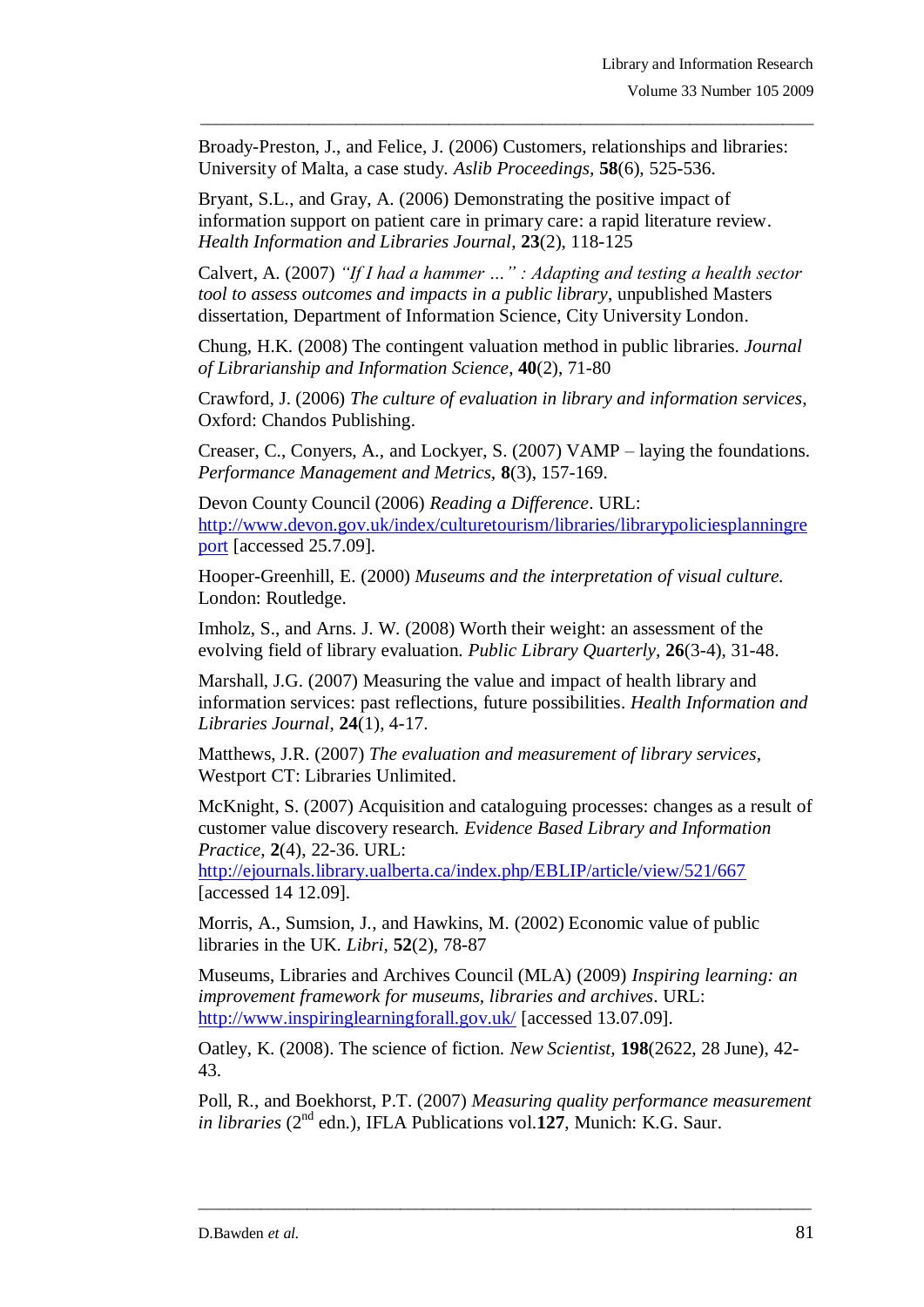Poll, R., and Payne, P. (2006) Impact measures for libraries and information services. *Library Hi-Tech,* **24**(5), 547-562*.*

\_\_\_\_\_\_\_\_\_\_\_\_\_\_\_\_\_\_\_\_\_\_\_\_\_\_\_\_\_\_\_\_\_\_\_\_\_\_\_\_\_\_\_\_\_\_\_\_\_\_\_\_\_\_\_\_\_\_\_\_\_\_\_\_\_\_\_\_\_\_\_\_\_\_\_\_\_\_\_

Robinson, L., and Bawden, D. (2007a) Measuring the impact of healthcare information services. *Informacijos Mosklai* (Information Sciences, Vilnius University), **40**, 95-103.

Robinson, L., and Bawden, D., (2007b) Evaluation of outreach services for primary care and mental health: assessing the impact. *Health Information and Libraries Journal*, **24**(s1), 57-66.

Rutkauskiene, U. (2008) Libraries are good: prove it. *Fifth Naple conference in Vilnius, 9-11 October*. URL:

[http://www.naple.info/Vilnius/ugne\\_rutkauskiene.pdf](http://www.naple.info/Vilnius/ugne_rutkauskiene.pdf) [accessed 25.1.10].

Sánchez-Fernández, R., and Iniesta-Bonillo, M. A. (2007) The concept of perceived value: a systematic review of the research. *Marketing Theory,* **7**(4), 427-451.

Urquhart, C., and Hepworth, J.B. (1995) The value of information supplied to clinicians by health libraries: devising an outcomes-based assessment of the contribution of libraries to clinical decision making. *Health Libraries Review*, **12**(3), 201-213.

Weightman, A., and Williamson, J. (2005) The value and impact of information provided through library services for patient care: a systematic review. *Health Information and Libraries Journal*, **22**(1), 4-25.

Weightman, A., Urquhart, C., Spink, S., and Thomas, R. (2008) The value and impact of information provided through library services for patient care: developing guidance for best practice. *Health Information and Libraries Journal*, **26**(1), 63-71.

Yates-Mercer, P.A., and Bawden, D. (2002) Managing the paradox: the valuation of knowledge and knowledge management, *Journal of Information Science*, **28**(1), 19-29

Yu, L., Hong, Q., Gu, S., and Wang, Y. (2008) An epistemological critique of gap theory based library assessment: the case of SERVQUAL. *Journal of Documentation,* **64**(4), 511-551.

## **Acknowledgement**

The authors thank all those who supported the surveys discussed in the paper.

\_\_\_\_\_\_\_\_\_\_\_\_\_\_\_\_\_\_\_\_\_\_\_\_\_\_\_\_\_\_\_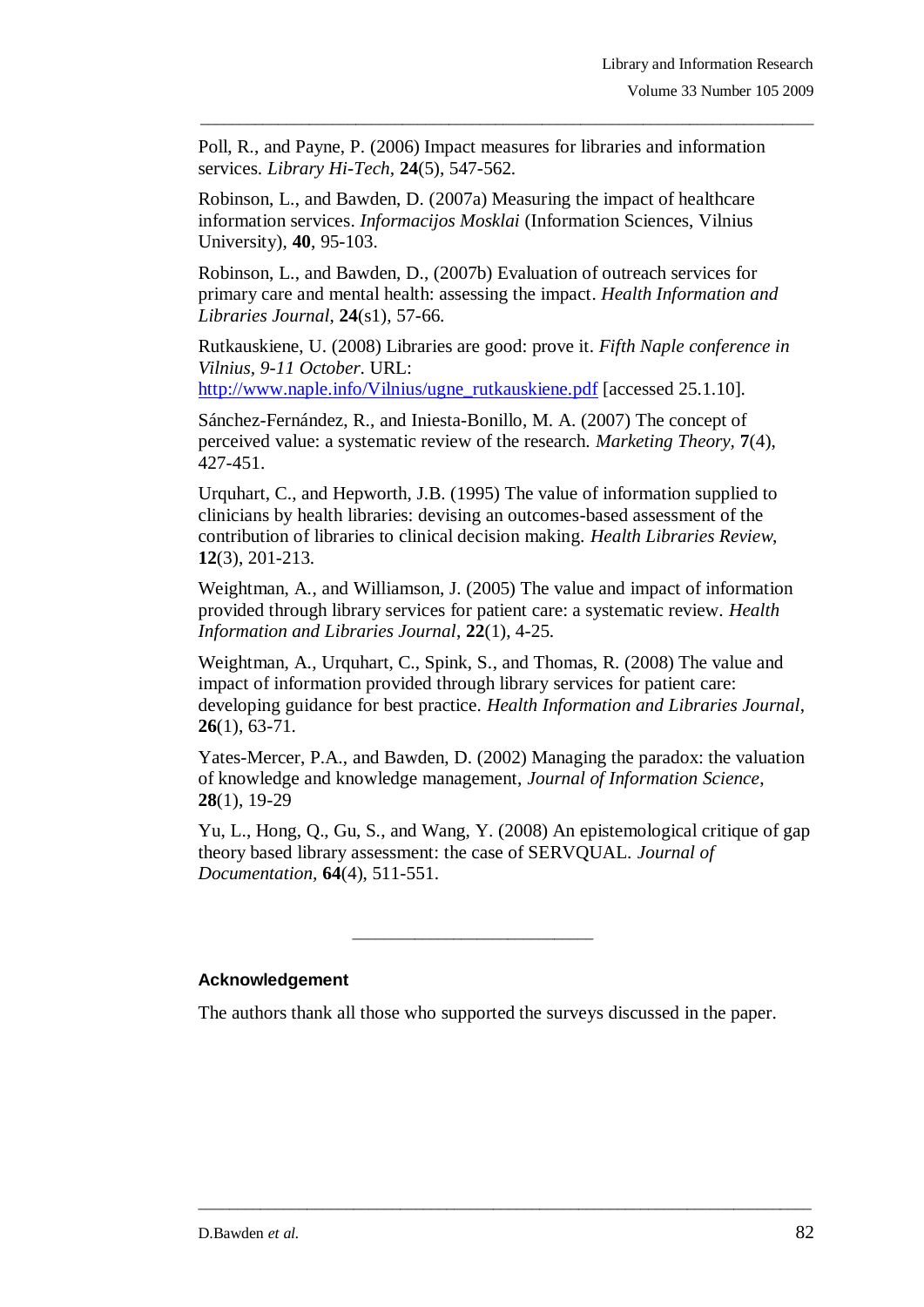## **Appendix 1**

#### City of London Questionnaire

Thank you for taking part in this study.

Please complete the questionnaire once you have had a chance to read or use the item or information that was supplied by the library. If you received or requested multiple items they can all be used for completing the survey provided you requested them for the same purpose, otherwise please choose one.

#### **Completed questionnaires should be returned in the stamped addressed envelope provided before 1st June 2007. Thank you.**

\_\_\_\_\_\_\_\_\_\_\_\_\_\_\_\_\_\_\_\_\_\_\_\_\_\_\_\_\_\_\_\_\_\_\_\_\_\_\_\_\_\_\_\_\_\_\_\_\_\_\_\_\_\_\_\_\_\_\_\_\_\_\_\_\_\_\_\_\_\_\_\_\_\_\_\_\_\_\_

| Q.1a                                                                                   | Please select one of the following that best represents your library<br>membership or your use of the library on this occasion:<br>(Please tick) |        |                   |  |  |  |  |  |
|----------------------------------------------------------------------------------------|--------------------------------------------------------------------------------------------------------------------------------------------------|--------|-------------------|--|--|--|--|--|
|                                                                                        |                                                                                                                                                  |        |                   |  |  |  |  |  |
|                                                                                        | $\lceil 1 \rceil$<br>$\Box$                                                                                                                      | $\Box$ | $[2]$             |  |  |  |  |  |
|                                                                                        | City resident (not working or studying in the City) please see Q.1b                                                                              |        | $\lceil 3 \rceil$ |  |  |  |  |  |
| Non-City                                                                               |                                                                                                                                                  |        |                   |  |  |  |  |  |
|                                                                                        | I am a student in a neighboring<br>I work in a neighbouring borough <sup>*</sup><br>$\Box$ [4]                                                   | $\Box$ | $\lceil 5 \rceil$ |  |  |  |  |  |
| I live in a neighbouring borough* (not working or a student) please see Q.1b<br>$\Box$ |                                                                                                                                                  |        |                   |  |  |  |  |  |
|                                                                                        | I work elsewhere $\dots \dots \dots \dots \dots$<br>$\Box$ [7] I am a student elsewhere                                                          | $\Box$ | [8]               |  |  |  |  |  |
|                                                                                        |                                                                                                                                                  |        |                   |  |  |  |  |  |
|                                                                                        | * London Boroughs of Islington, Hackney, Tower Hamlets, Camden, Southwark or Westminster.                                                        |        |                   |  |  |  |  |  |

| Q.1b    | If you are not working, are you (Please tick) |   |      |                 |  |      |  |
|---------|-----------------------------------------------|---|------|-----------------|--|------|--|
| Retired |                                               | П | lal  |                 |  | [b]  |  |
|         |                                               |   | lcl. | Full-time carer |  | Id I |  |
|         | Other <i>please state</i>                     |   |      |                 |  | [e]  |  |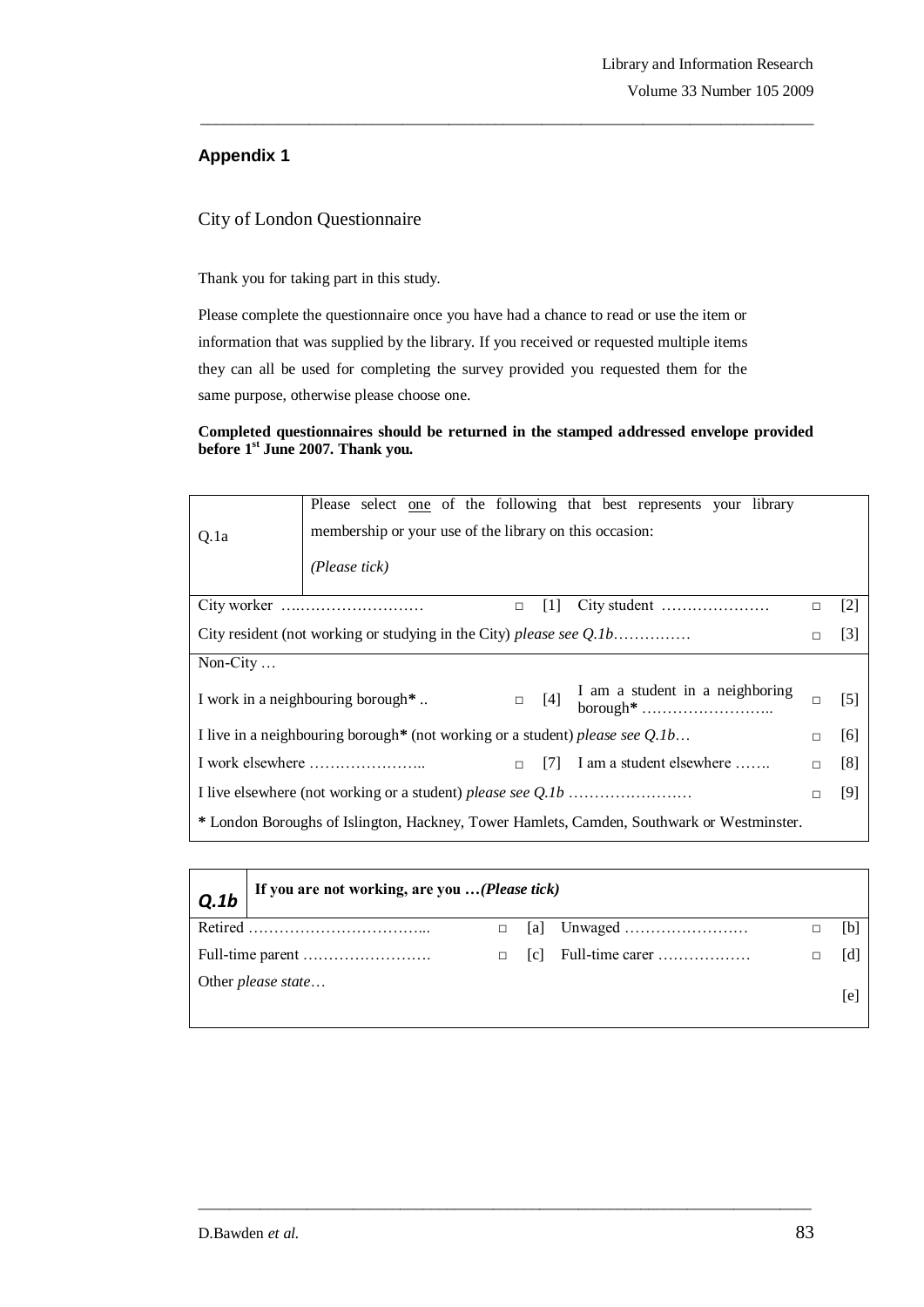Volume 33 Number 105 2009

| Q.2                                                                                                        | What is the intended use of the item you requested?<br>by you. Please tick all those that apply |        |        | Please think about the purpose of your request and how the information or item will be used |        |                    |
|------------------------------------------------------------------------------------------------------------|-------------------------------------------------------------------------------------------------|--------|--------|---------------------------------------------------------------------------------------------|--------|--------------------|
|                                                                                                            | Cultural activity                                                                               | $\Box$ | [10    |                                                                                             | $\Box$ | [11]               |
|                                                                                                            |                                                                                                 | $\Box$ | [12]   | Health/Fitness                                                                              | $\Box$ | [13]               |
|                                                                                                            | Hobby/Pastime                                                                                   | $\Box$ | [14    |                                                                                             | $\Box$ | $\sqrt{15}$        |
|                                                                                                            | Basic skills (literacy, numeracy etc.)                                                          | $\Box$ | [16]   | Self-help/Self-improvement                                                                  | $\Box$ | 117                |
|                                                                                                            |                                                                                                 | $\Box$ | [18]   | Home/Family Management                                                                      | $\Box$ | $\lceil 19 \rceil$ |
| Personal                                                                                                   | finance/investments<br>(e.g.<br>mortgage, pensions etc.)                                        | $\Box$ | [20]   | Personal legal/rights/responsibilities                                                      | $\Box$ | $\lceil 21 \rceil$ |
|                                                                                                            | Consumer issues                                                                                 | $\Box$ | [22]   | Community information/issues                                                                | $\Box$ | $\sqrt{23}$        |
|                                                                                                            | Civic/Political/Democracy issues                                                                | $\Box$ | $[24]$ | Accessing a formal course of study                                                          | $\Box$ | $[25$              |
|                                                                                                            | Finding out about a new job/career                                                              | $\Box$ | $[26]$ | Career<br>planning/<br>development/improvement                                              | $\Box$ | $[27$              |
| [28]<br>Job applications/interviews/CVs<br>Identifying potential employers<br>$\Box$                       |                                                                                                 |        |        |                                                                                             | $\Box$ | $[29$              |
| Developing personal skills<br>(Please say what skills e.g. using a computer, learning a new language etc.) |                                                                                                 |        |        |                                                                                             |        | [30<br>[a]         |
|                                                                                                            | Developing or improving job related/professional skills                                         |        |        |                                                                                             | $\Box$ | [31                |
| Please say what skills:                                                                                    |                                                                                                 |        |        |                                                                                             |        | [a]                |
|                                                                                                            | Professional research                                                                           | $\Box$ | $[32]$ | Self-directed/Personal research                                                             | $\Box$ | $[33]$             |
| Research supporting formal academic work/study                                                             |                                                                                                 |        |        |                                                                                             |        | $[34]$             |
|                                                                                                            | Please give the subject area of your research:                                                  |        |        |                                                                                             |        | [a]                |
|                                                                                                            |                                                                                                 |        |        |                                                                                             |        | $[35$              |
|                                                                                                            | Please say how the information will be applied:                                                 |        |        |                                                                                             |        |                    |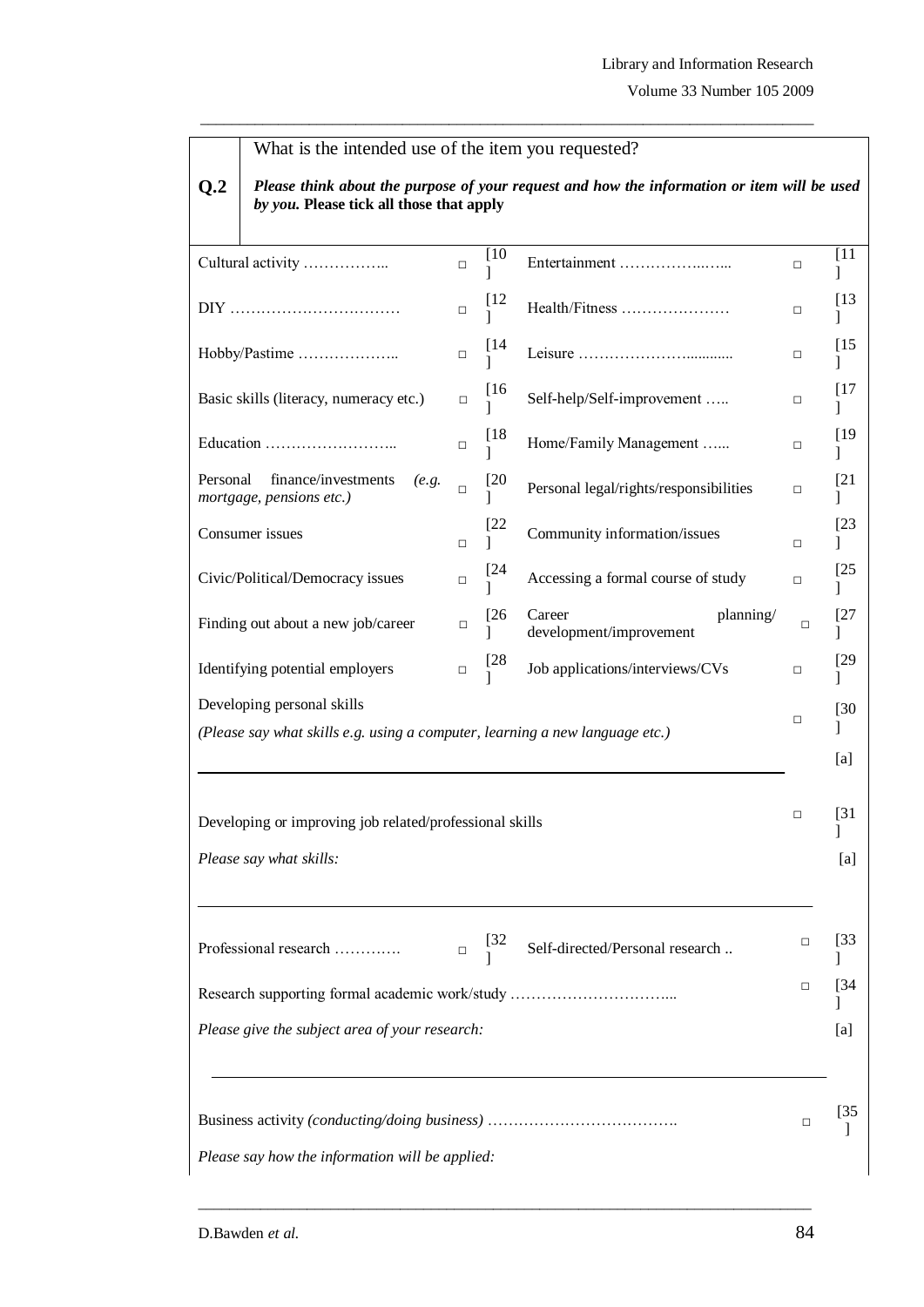# Library and Information Research

Volume 33 Number 105 2009

| Starting a business            | $\Box$                                                                                         | lal  | Business growth/expansion       | $\Box$ | [b]   |  |  |
|--------------------------------|------------------------------------------------------------------------------------------------|------|---------------------------------|--------|-------|--|--|
| Marketing a business           | $\Box$                                                                                         | [c]  | Operations/Management           | $\Box$ | $[d]$ |  |  |
| Business law/responsibilities  | $\Box$                                                                                         | le l | Finance/Accounting              | $\Box$ | $[f]$ |  |  |
| Sourcing business services     | $\Box$                                                                                         | lgl  | Business intelligence/awareness | $\Box$ | [h]   |  |  |
| Applying for grants/assistance | $\Box$                                                                                         | i    | H.R./Training                   | $\Box$ | IJ    |  |  |
| Other ( <i>please state</i> ): |                                                                                                |      |                                 |        |       |  |  |
|                                |                                                                                                |      |                                 |        |       |  |  |
|                                | In what size and type of business will this information be used? ( <i>please state</i> ):<br>Ш |      |                                 |        |       |  |  |

\_\_\_\_\_\_\_\_\_\_\_\_\_\_\_\_\_\_\_\_\_\_\_\_\_\_\_\_\_\_\_\_\_\_\_\_\_\_\_\_\_\_\_\_\_\_\_\_\_\_\_\_\_\_\_\_\_\_\_\_\_\_\_\_\_\_\_\_\_\_\_\_\_\_\_\_\_\_\_

Other use not listed *(please state)*: [36]

| Q.3                                    | What prompted you to make a request on this occasion?<br>(Please tick appropriate categories) |        | $\sqrt{37}$ |
|----------------------------------------|-----------------------------------------------------------------------------------------------|--------|-------------|
|                                        | Suggestion/information/advice from friend/colleague                                           | $\Box$ | [a]         |
| Enquiry from someone else<br>$\Box$    |                                                                                               |        | [b]         |
| Previous information or item<br>$\Box$ |                                                                                               |        | [c]         |
| $\Box$                                 |                                                                                               |        | [d]         |
| $\Box$                                 |                                                                                               |        | [e]         |
|                                        | $\Box$                                                                                        |        | $[f]$       |
| $\Box$                                 |                                                                                               |        | [g]         |
| Other ( <i>please state</i> ):         |                                                                                               |        | [h]         |

| Q.4                                                                                                                           | Did you first try to obtain the item/information you requested<br>from any other source? | $[38]$ |  |  |
|-------------------------------------------------------------------------------------------------------------------------------|------------------------------------------------------------------------------------------|--------|--|--|
| a <br>□                                                                                                                       |                                                                                          |        |  |  |
| Where else did you try? (e.g. internet, bookshop, college/work library, not available elsewhere  etc.)<br>Please give details |                                                                                          |        |  |  |

\_\_\_\_\_\_\_\_\_\_\_\_\_\_\_\_\_\_\_\_\_\_\_\_\_\_\_\_\_\_\_\_\_\_\_\_\_\_\_\_\_\_\_\_\_\_\_\_\_\_\_\_\_\_\_\_\_\_\_\_\_\_\_\_\_\_\_\_\_\_\_\_\_\_\_\_\_\_\_

]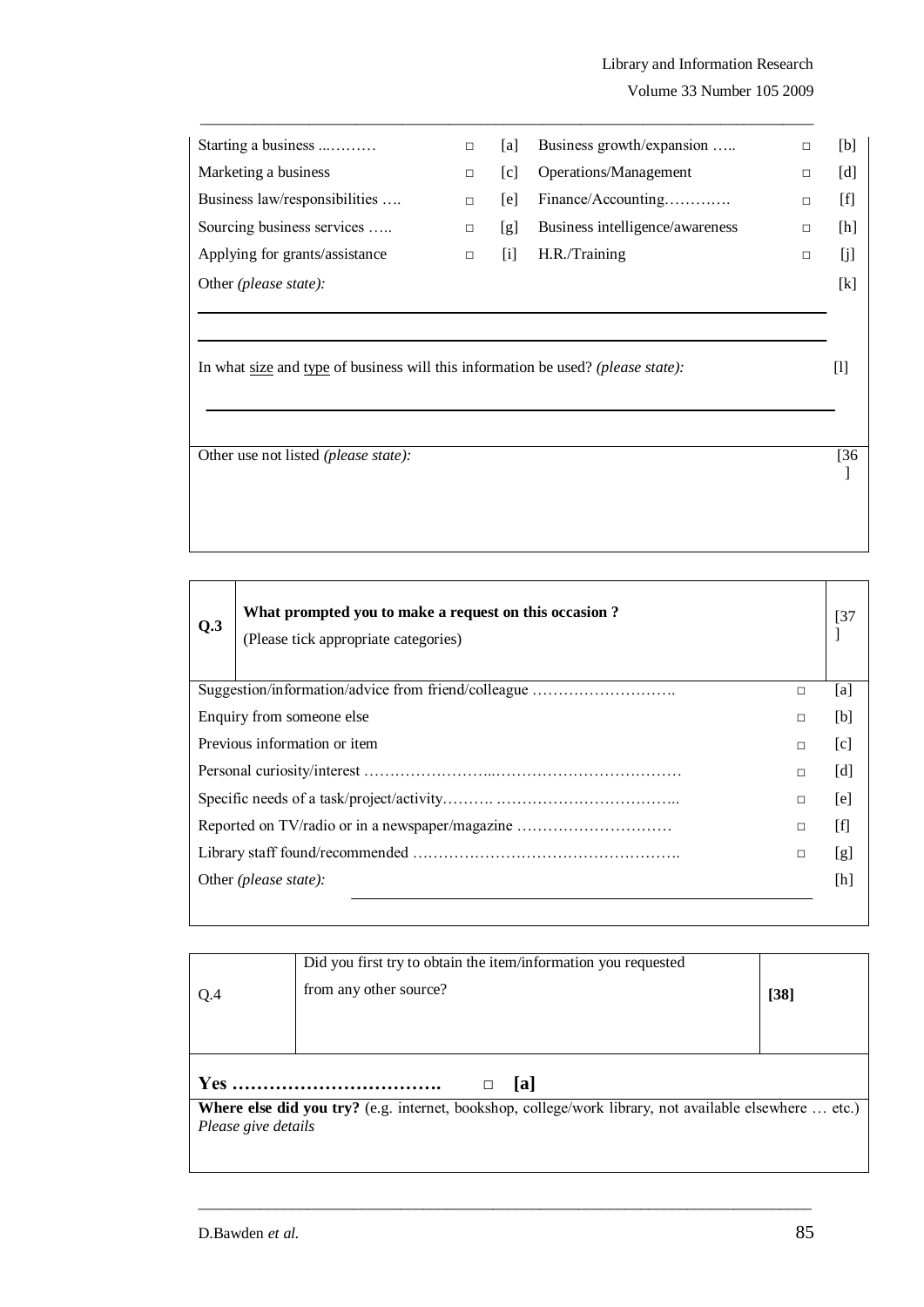**No ………………………..** *□* **[b]**

\_\_\_\_\_\_\_\_\_\_\_\_\_\_\_\_\_\_\_\_\_\_\_\_\_\_\_\_\_\_\_\_\_\_\_\_\_\_\_\_\_\_\_\_\_\_\_\_\_\_\_\_\_\_\_\_\_\_\_\_\_\_\_\_\_\_\_\_\_\_\_\_\_\_\_\_\_\_\_

Where else would or might you try? (e.g. internet, bookshop, college/work library, not **available elsewhere … etc.)** *Please give details*

|                                                                     | What were the immediate effects of the item or information you requested?      |            |       |     |     |
|---------------------------------------------------------------------|--------------------------------------------------------------------------------|------------|-------|-----|-----|
| Q.5                                                                 | Please circle YES or NO or N/A- not applicable, for each statement             |            |       |     |     |
|                                                                     |                                                                                |            |       |     |     |
|                                                                     |                                                                                | <b>YES</b> | NO    | N/A | [a] |
|                                                                     | It was suitable for the purpose it was requested                               | <b>YES</b> | NO    | N/A | [b] |
|                                                                     | It was appropriate to my existing knowledge/skills/abilities                   | <b>YES</b> | NO    | N/A | [c] |
| <b>YES</b><br>NO<br>N/A                                             |                                                                                |            |       |     | [d] |
| <b>YES</b><br>NO<br>N/A                                             |                                                                                |            |       | [e] |     |
| <b>YES</b><br>NO<br>N/A                                             |                                                                                |            | $[f]$ |     |     |
| <b>YES</b><br>NO<br>N/A                                             |                                                                                |            | [g]   |     |     |
|                                                                     | I will need to obtain more information/another item<br><b>YES</b><br>N/A<br>NO |            | [h]   |     |     |
| It did not provide me with what I wanted<br><b>YES</b><br>NO<br>N/A |                                                                                | $[1]$      |       |     |     |
| <b>YES</b><br>NO<br>N/A                                             |                                                                                | [j]        |       |     |     |
| <b>YES</b><br>N/A<br>NO                                             |                                                                                |            |       | [k] |     |

|                          | What did or might the item/information supplied by the library enable you to do? |  |     |     |                   |  |
|--------------------------|----------------------------------------------------------------------------------|--|-----|-----|-------------------|--|
| Q.<br>6                  | Please circle YES or NO or N/A- not applicable, for each statement               |  |     |     |                   |  |
|                          | It did or might enable me to                                                     |  |     |     |                   |  |
| <b>YES</b><br>N/A<br>NO. |                                                                                  |  |     |     | [a]               |  |
| YES<br>NO.<br>N/A        |                                                                                  |  |     | [b] |                   |  |
| NO<br>YES<br>N/A         |                                                                                  |  |     |     | $\lceil c \rceil$ |  |
| <b>YES</b><br>NO<br>N/A  |                                                                                  |  |     |     | [d]               |  |
|                          | YES<br>NO<br>N/A                                                                 |  |     |     |                   |  |
| <b>YES</b><br>NO.<br>N/A |                                                                                  |  | [f] |     |                   |  |
|                          | YES<br>NO.<br>N/A                                                                |  |     |     |                   |  |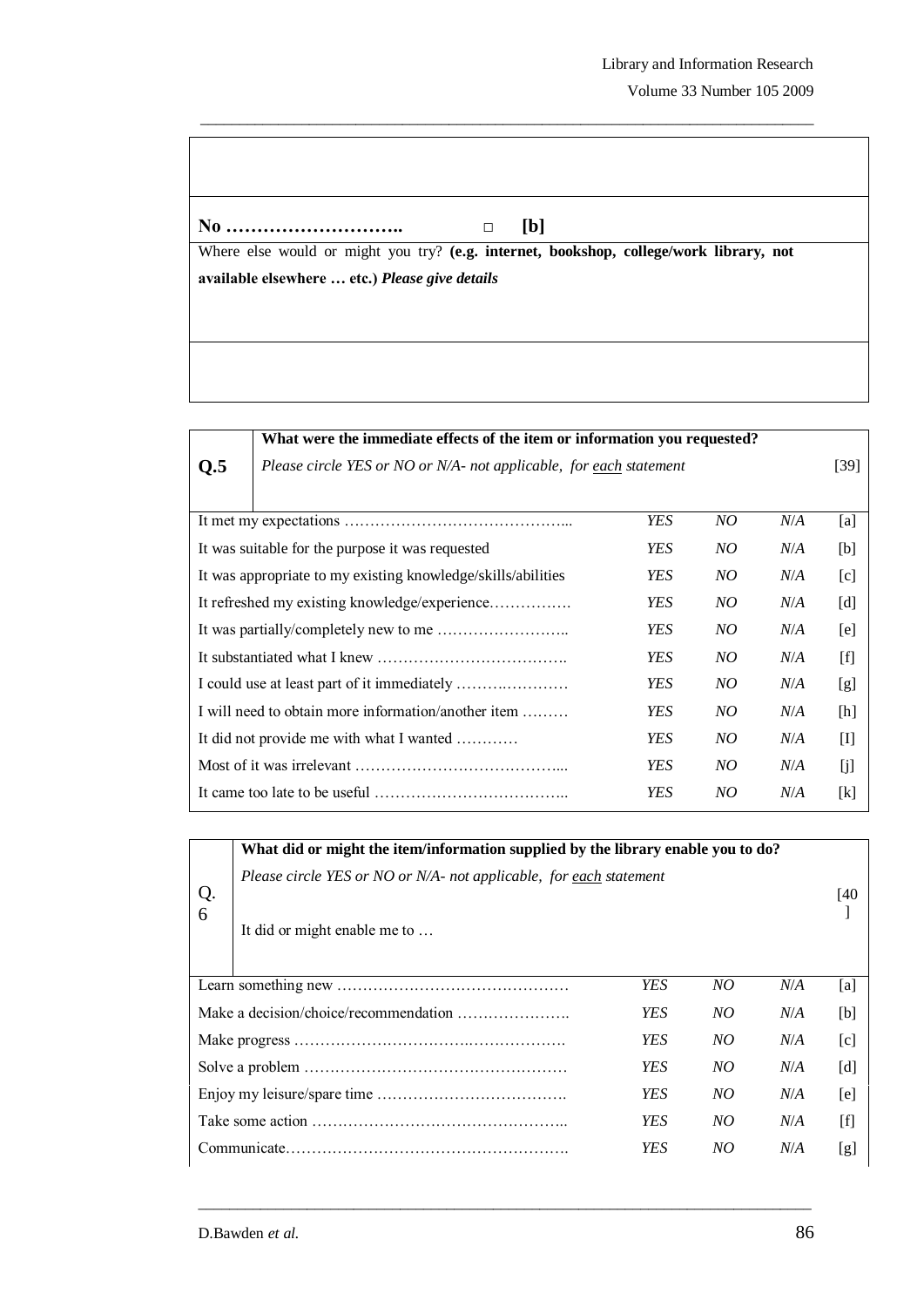|                                                                                             | <b>YES</b> | NO. | N/A | [h]                 |
|---------------------------------------------------------------------------------------------|------------|-----|-----|---------------------|
|                                                                                             | <b>YES</b> | NO. | N/A | Ш                   |
|                                                                                             | YES        | NO. | N/A | [j]                 |
|                                                                                             | YES        | NO  | N/A | [k]                 |
|                                                                                             | <b>YES</b> | NO. | N/A | $[1]$               |
|                                                                                             | <b>YES</b> | NO. | N/A | $\lceil m \rceil$   |
|                                                                                             | <b>YES</b> | NO. | N/A | $\lfloor n \rfloor$ |
|                                                                                             | <b>YES</b> | NO. | N/A | $\lceil$ o]         |
|                                                                                             | <b>YES</b> | NO. | N/A | [p]                 |
|                                                                                             | <b>YES</b> | NO  | N/A | q                   |
| Please add further comments on what you feel use of the item/information enabled you to do: |            |     |     | [r]                 |

\_\_\_\_\_\_\_\_\_\_\_\_\_\_\_\_\_\_\_\_\_\_\_\_\_\_\_\_\_\_\_\_\_\_\_\_\_\_\_\_\_\_\_\_\_\_\_\_\_\_\_\_\_\_\_\_\_\_\_\_\_\_\_\_\_\_\_\_\_\_\_\_\_\_\_\_\_\_\_

|                                                                                          | Please indicate to what extent you feel using the information or item led to a<br>change in the following |                |                |                |                |     |       |
|------------------------------------------------------------------------------------------|-----------------------------------------------------------------------------------------------------------|----------------|----------------|----------------|----------------|-----|-------|
|                                                                                          | Please circle: where 1 represents no change and 5 represents a very                                       |                |                |                |                |     | [4]   |
| Q.7                                                                                      | significant change                                                                                        |                |                |                |                |     | L     |
|                                                                                          | Level of knowledge/understanding                                                                          | 1              | 2              | 3              | $\overline{4}$ | 5   | [a]   |
|                                                                                          | Level of awareness                                                                                        | 1              | 2              | 3              | $\overline{4}$ | 5   | [b]   |
|                                                                                          | Level of skill/ability                                                                                    | 1              | $\overline{2}$ | 3              | $\overline{4}$ | 5   | [c]   |
|                                                                                          | Level of performance                                                                                      | 1              | $\overline{2}$ | 3              | $\overline{4}$ | 5   | [d]   |
| 3<br>$\overline{2}$<br>5<br>Attitudes or beliefs toward something<br>1<br>$\overline{4}$ |                                                                                                           |                | [e]            |                |                |     |       |
| 3<br>5<br>Actions or behaviour<br>$\overline{2}$<br>1<br>$\overline{4}$                  |                                                                                                           |                | $[f]$          |                |                |     |       |
| $\overline{2}$<br>3<br>1<br>Health & well-being<br>$\overline{4}$                        |                                                                                                           | 5              | [g]            |                |                |     |       |
|                                                                                          | Professional opportunities/environment                                                                    | 1              | 2              | 3              | $\overline{4}$ | 5   | [h]   |
|                                                                                          | Personal situation/environment                                                                            | 1              | $\overline{2}$ | 3              | $\overline{4}$ | 5   | $[1]$ |
|                                                                                          | Financial/Economic position or security                                                                   | 1              | $\overline{2}$ | 3              | $\overline{4}$ | 5   | [j]   |
|                                                                                          | Relationships with others                                                                                 | $\mathbf{1}$   | $\overline{2}$ | 3              | $\overline{4}$ | 5   | [k]   |
| Networks/Connections<br>$\overline{2}$<br>3<br>1<br>$\overline{4}$                       |                                                                                                           |                | 5              | $[1]$          |                |     |       |
| 3<br>2<br>Personal expectations<br>1<br>$\overline{4}$                                   |                                                                                                           | 5              | [m]            |                |                |     |       |
| Adaptability/flexibility<br>1                                                            |                                                                                                           | $\overline{2}$ | 3              | $\overline{4}$ | 5              | [n] |       |
| 5<br>Quality of life<br>1<br>2<br>3<br>4                                                 |                                                                                                           |                | [0]            |                |                |     |       |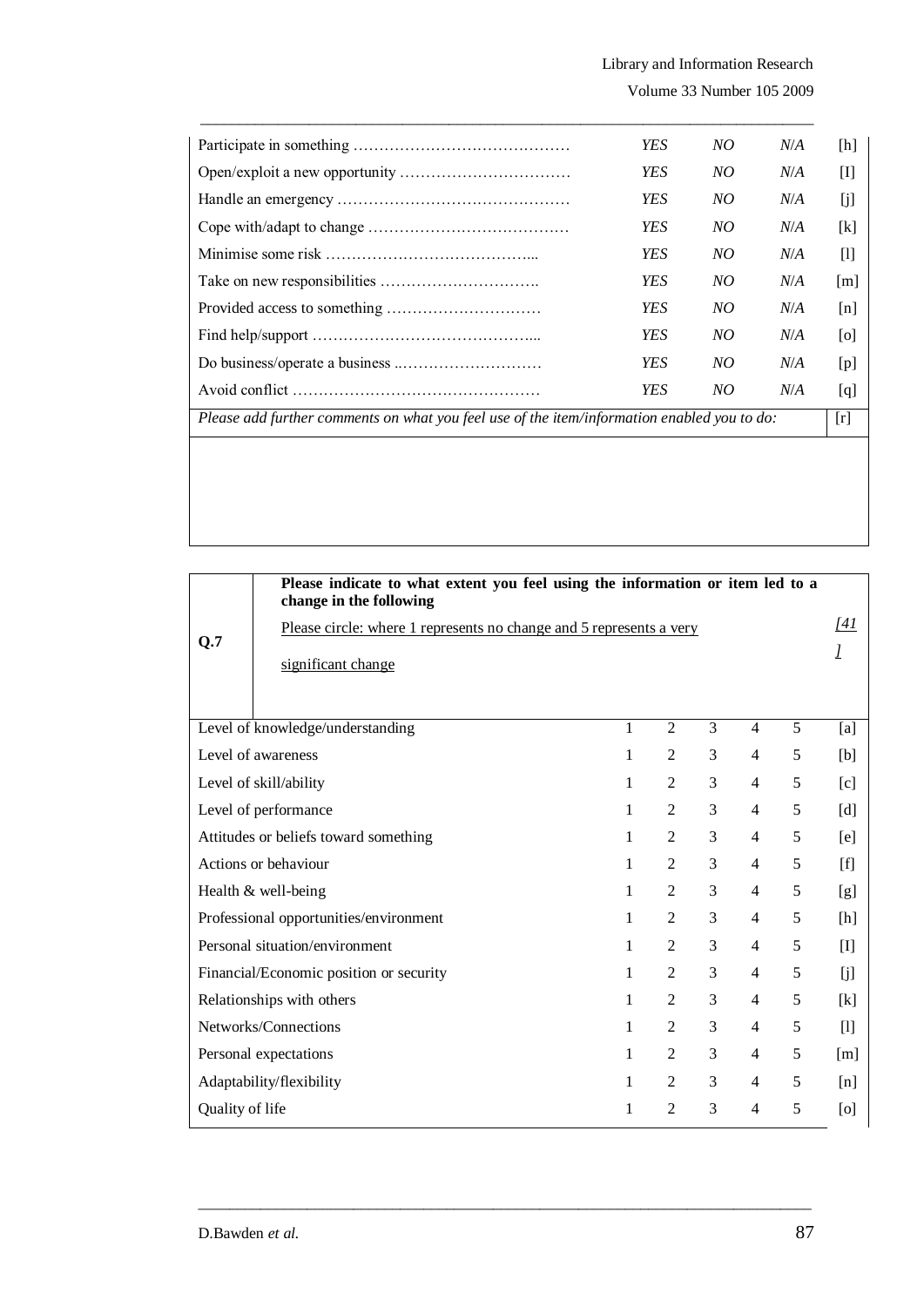Volume 33 Number 105 2009

|                                                                              | Has using the item you requested provided ?                        |            |             |     |                                                                                                                                                                                                                                                                                                                                                                                                                                                                                                                                                                                                                                                                                                                                                                                                                                                                                                                                   |
|------------------------------------------------------------------------------|--------------------------------------------------------------------|------------|-------------|-----|-----------------------------------------------------------------------------------------------------------------------------------------------------------------------------------------------------------------------------------------------------------------------------------------------------------------------------------------------------------------------------------------------------------------------------------------------------------------------------------------------------------------------------------------------------------------------------------------------------------------------------------------------------------------------------------------------------------------------------------------------------------------------------------------------------------------------------------------------------------------------------------------------------------------------------------|
| Q.8                                                                          | Please circle YES or NO or N/A- not applicable, for each statement |            |             |     | $[42]$                                                                                                                                                                                                                                                                                                                                                                                                                                                                                                                                                                                                                                                                                                                                                                                                                                                                                                                            |
|                                                                              |                                                                    |            |             |     |                                                                                                                                                                                                                                                                                                                                                                                                                                                                                                                                                                                                                                                                                                                                                                                                                                                                                                                                   |
|                                                                              | Stimulation<br><b>YES</b><br>NO<br>N/A                             |            |             |     | [a]                                                                                                                                                                                                                                                                                                                                                                                                                                                                                                                                                                                                                                                                                                                                                                                                                                                                                                                               |
| Inspiration                                                                  |                                                                    | <b>YES</b> | NO          | N/A | [b]                                                                                                                                                                                                                                                                                                                                                                                                                                                                                                                                                                                                                                                                                                                                                                                                                                                                                                                               |
| Motivation                                                                   |                                                                    | <b>YES</b> | NO          | N/A | [c]                                                                                                                                                                                                                                                                                                                                                                                                                                                                                                                                                                                                                                                                                                                                                                                                                                                                                                                               |
|                                                                              | New experience                                                     | <b>YES</b> | NO          | N/A | [d]                                                                                                                                                                                                                                                                                                                                                                                                                                                                                                                                                                                                                                                                                                                                                                                                                                                                                                                               |
|                                                                              | Insight into something new                                         | <b>YES</b> | NO          | N/A | [e]                                                                                                                                                                                                                                                                                                                                                                                                                                                                                                                                                                                                                                                                                                                                                                                                                                                                                                                               |
|                                                                              | Sense of inclusion/ being active in something                      | <b>YES</b> | NO          | N/A | ſfΙ                                                                                                                                                                                                                                                                                                                                                                                                                                                                                                                                                                                                                                                                                                                                                                                                                                                                                                                               |
| Confidence<br><b>YES</b><br>N/A<br>NO                                        |                                                                    |            | [g]         |     |                                                                                                                                                                                                                                                                                                                                                                                                                                                                                                                                                                                                                                                                                                                                                                                                                                                                                                                                   |
| Creativity                                                                   |                                                                    | <b>YES</b> | NO          | N/A | [h]                                                                                                                                                                                                                                                                                                                                                                                                                                                                                                                                                                                                                                                                                                                                                                                                                                                                                                                               |
| Pleasure                                                                     |                                                                    | <b>YES</b> | NO          | N/A | $\prod$                                                                                                                                                                                                                                                                                                                                                                                                                                                                                                                                                                                                                                                                                                                                                                                                                                                                                                                           |
| Escapism/relaxation                                                          |                                                                    | <b>YES</b> | NO          | N/A | [j]                                                                                                                                                                                                                                                                                                                                                                                                                                                                                                                                                                                                                                                                                                                                                                                                                                                                                                                               |
|                                                                              | A sense of achievement                                             | <b>YES</b> | NO          | N/A | [k]                                                                                                                                                                                                                                                                                                                                                                                                                                                                                                                                                                                                                                                                                                                                                                                                                                                                                                                               |
|                                                                              | A sense of security                                                | <b>YES</b> | NO          | N/A | $[1] % \centering \includegraphics[width=0.9\columnwidth]{figures/fig_10.pdf} \caption{The figure shows the number of times of the estimators in the right, the number of times of the right, the number of times of the right, the number of times of the right, the number of times of the right, the number of times of the right, the number of times of the right, the number of times of the right, the number of times of the right, the number of times of the right, the number of times of the right, the number of times of the right, the number of times of the right, the number of times of the right, the number of times of the right, the number of times of the right, the number of times of the right, the number of times of the right, the number of times of the right, the number of times of the right, the number of times of the right, the number of times of the right, the number of times of the$ |
|                                                                              | Broadened your horizons                                            | <b>YES</b> | NO          | N/A | [m]                                                                                                                                                                                                                                                                                                                                                                                                                                                                                                                                                                                                                                                                                                                                                                                                                                                                                                                               |
|                                                                              | A sense of identity<br><b>YES</b><br>NO<br>N/A                     |            |             | [n] |                                                                                                                                                                                                                                                                                                                                                                                                                                                                                                                                                                                                                                                                                                                                                                                                                                                                                                                                   |
| <b>YES</b><br>Frustration/anger<br>NO<br>N/A                                 |                                                                    |            | $\lceil$ o] |     |                                                                                                                                                                                                                                                                                                                                                                                                                                                                                                                                                                                                                                                                                                                                                                                                                                                                                                                                   |
|                                                                              | Uncertainty<br><b>YES</b><br>N/A<br>NO                             |            |             | [p] |                                                                                                                                                                                                                                                                                                                                                                                                                                                                                                                                                                                                                                                                                                                                                                                                                                                                                                                                   |
| Please add further comments what you felt through using the item/information |                                                                    |            |             |     | [q]                                                                                                                                                                                                                                                                                                                                                                                                                                                                                                                                                                                                                                                                                                                                                                                                                                                                                                                               |
|                                                                              |                                                                    |            |             |     |                                                                                                                                                                                                                                                                                                                                                                                                                                                                                                                                                                                                                                                                                                                                                                                                                                                                                                                                   |

\_\_\_\_\_\_\_\_\_\_\_\_\_\_\_\_\_\_\_\_\_\_\_\_\_\_\_\_\_\_\_\_\_\_\_\_\_\_\_\_\_\_\_\_\_\_\_\_\_\_\_\_\_\_\_\_\_\_\_\_\_\_\_\_\_\_\_\_\_\_\_\_\_\_\_\_\_\_\_

|      | Will the results of using the item supplied by the library be felt by or                                                            |          |
|------|-------------------------------------------------------------------------------------------------------------------------------------|----------|
| Q.9a | shared with anyone other than yourself?                                                                                             | $[43]$   |
|      | Please tick.                                                                                                                        |          |
|      | Yes (see $Q.9b$ )<br>N <sub>0</sub><br>[a]<br>П                                                                                     | [b]<br>П |
| Q.9b | If yes, with whom will they be shared?<br>$(e.g. an organisation, colleagues, friends or family, a social or community group etc.)$ | $[44]$   |
|      |                                                                                                                                     |          |
| Q.9c | If yes, how will they be shared?<br>$(e.g. formal report/presentation/negotiation, informal chat/discussion, publication etc.)$     | $[45]$   |